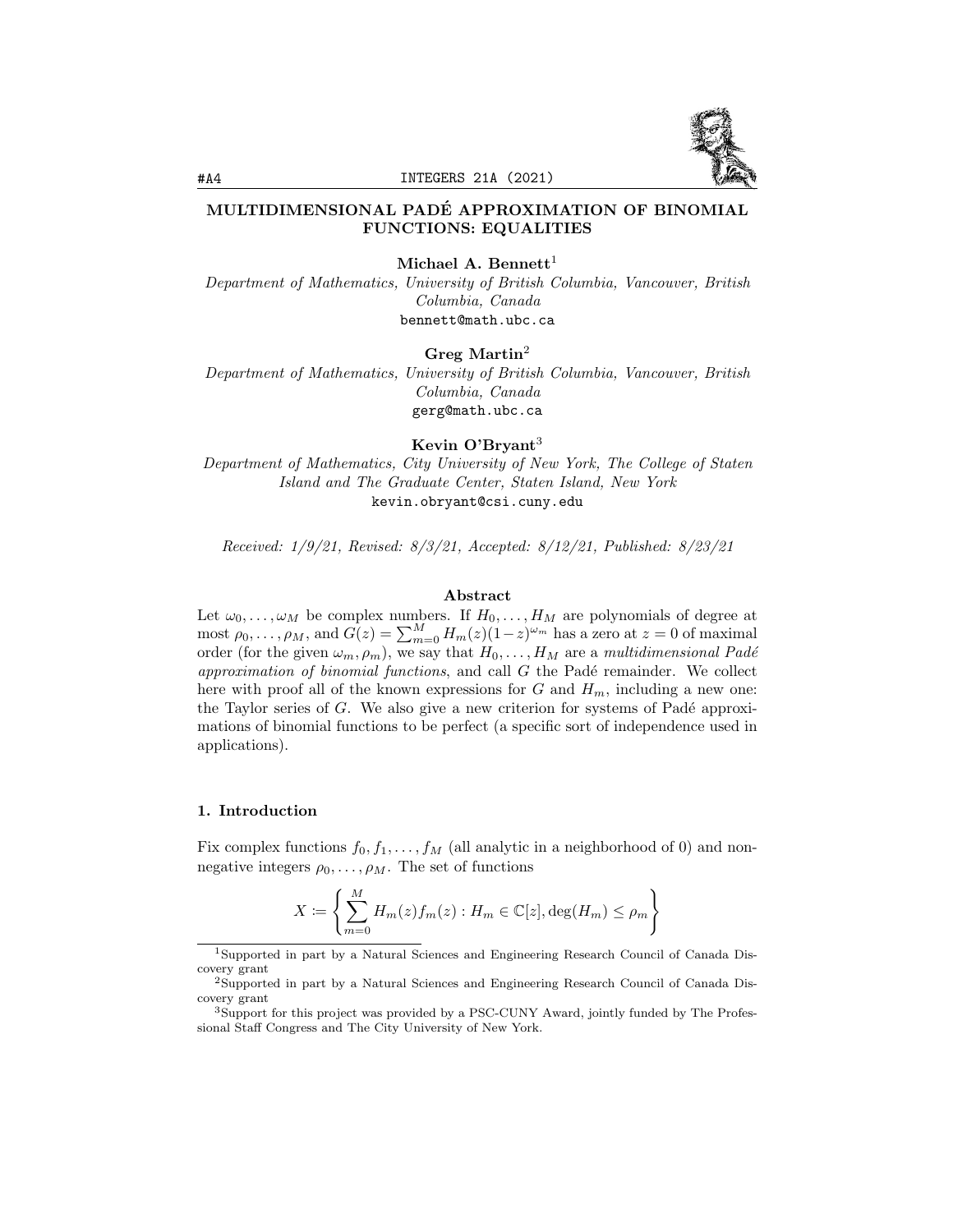forms a finite dimensional vector space, and the subsets of functions

$$
X_s \coloneqq \{ G \in X : \text{ord}_{z=0}(G) \ge s \}
$$

with a zero at  $z = 0$  of order at least s are subspaces. Trivially  $X_0 \supseteq X_1 \supseteq X_2 \supseteq \cdots$ . Let  $\sigma$  be the least integer with  $X_{\sigma}$  having dimension 0, if such  $\sigma$  exists. Then  $X_{\sigma-1}$ has positive dimension, and the functions in  $X_{\sigma-1}$  are of particular interest, and are called the *Padé remainders of*  $f_0, \ldots, f_M$ .

The  $M = 1$  case is the standard tool in numerical analysis known as Padé approximation [2], which generalizes Taylor Series. In particular, if  $f_0(z) = -1$ identically, and  $\rho_1 = 0$ , then

$$
X = \{-H_0(z) + H_1 \cdot f_1(z) : H_0 \in \mathbb{C}[z], \deg(H_0) \le \rho_0, H_1 \in \mathbb{C}\}.
$$

Taking  $H_0(z)/H_1$  to be the  $\rho_0$ -th Taylor polynomial of  $f_1(z)$ , we find that the Padé remainders are the constant multiples of the Taylor polynomial remainder. Letting  $\rho_1 \geq 0$  leads to rational functions  $H_0(z)/H_1(z)$  that approximate  $f_1(z)$  at least as well as Taylor polynomials. If  $f_1$  has poles near 0, then this rational approximation is typically much sharper than the Taylor's polynomial approximation.

When  $M > 1$ , we include the adjective "multidimensional". This setting has not been exploited as systematically as the  $M = 1$  case. For a few particular choices of  $f_0, \ldots, f_M$ , there is enough structure that we can work out explicit formulae for the Padé remainders and for the system of Padé approximants, i.e., generating polynomials  $H_0, \ldots, H_M$ . In this paper, we take the binomials  $f_m(z) := (1-z)^{\omega_m}$ for complex numbers  $\omega_0, \ldots, \omega_M$ , no pair of which has an integer difference. The resulting system of equations was studied by Riemann [10], Thue [13], Siegel [11], Mahler [7], Baker [1], Chudnovsky [4], Bennett [3], and many others, and the use of these Pad´e approximations for Diophantine analysis is known as the method of Thue-Siegel.

We present in this article our exposition of these classic results on multidimensional Padé approximation of binomial functions. We combine, and in some cases simplify, the work of Mahler and Jager [6, 7]. While there are some original results here, e.g., Theorem  $4(iv)$  and some cases of Theorem 6, we see the main value of this work as collating the work of many people over many years with common notation, complete proofs, and specialization to the choice  $f_m(z)$ . The results presented in this work are equalities, and so as a check against off-by-one errors, one can implement the various forms given and directly check the equations for randomly chosen parameters. We have done so in Mathematica; a notebook containing these calculations is on the arXiv.

The current work focuses on various expressions for the Padé remainders and approximants. In subsequent works, we will provide new bounds, both archimedian and non-archimedian, on the size of the approximant polynomials  $H_0, \ldots, H_M$  and on the Padé remainder, and will exploit those bounds to give new irrationality measures for some numbers of the form  $(a/b)^{s/n}$ .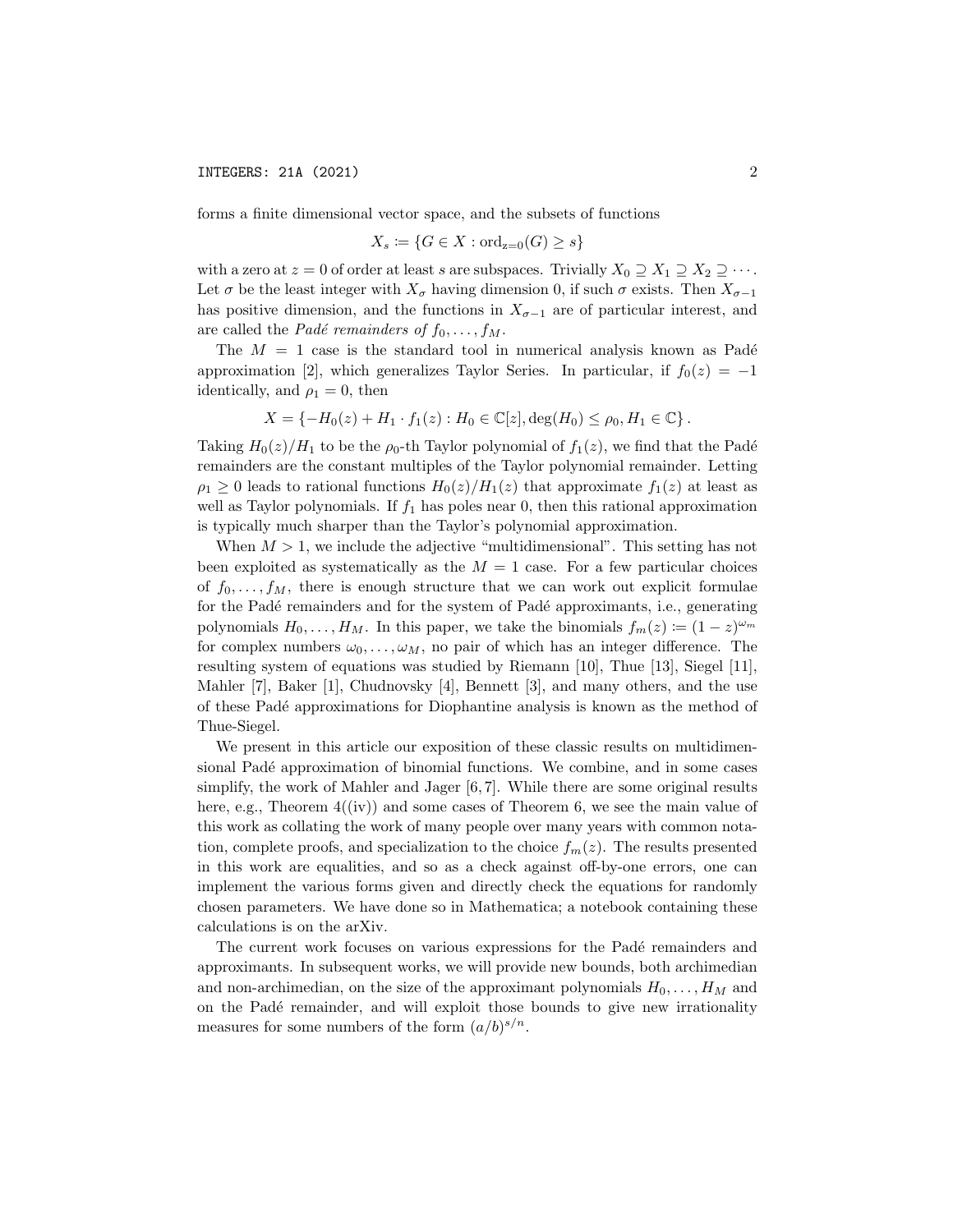## 2. Statement of Results

Let M be a nonnegative integer. Consider  $\vec{\omega} := \langle \omega_0, \omega_1, \ldots, \omega_M \rangle$ , a vector of  $M + 1$ distinct complex numbers, no pair of which has a difference that is an integer, and  $\vec{\rho} \coloneqq \langle \rho_0, \ldots, \rho_M \rangle$ , a vector of  $M + 1$  nonnegative integers (typically not distinct). We index the vectors  $\vec{\omega} \in \mathbb{C}^{M+1}, \vec{\rho} \in \mathbb{N}^{M+1}$  with  $0, 1, \ldots, M$ ; for example, the 0-th coordinate of  $\vec{\rho}$  is  $\rho_0$  and the M-th coordinate is  $\rho_M$ . We will only consider M,  $\vec{\omega}$ ,  $\vec{\rho}$  satisfying these constraints. Two fundamental parameters are

$$
\sigma = \sigma(\vec{\rho}) \coloneqq \sum_{m=0}^{M} (\rho_m + 1), \quad \text{and} \quad \vec{\rho}! \coloneqq \prod_{m=0}^{M} \rho_m!.
$$

Some notation used in Theorem 1 is both standard and uncommon; we give definitions in the next section. When we add a scalar to a vector, we mean that the scalar is added to each coordinate, such as  $\vec{\rho} + 1 = \langle \rho_0 + 1, \rho_2 + 1, \ldots, \rho_M + 1 \rangle$ . When we delete the  $m$ -th coordinate, reducing the length of the vector by 1, we use a " $\star m$ " exponent, such as

$$
\vec{\omega}^{\star m} = \langle \omega_0, \ldots, \omega_{m-1}, \omega_{m+1}, \ldots, \omega_M \rangle.
$$

The standard basis vectors are denoted  $\vec{e}_0, \vec{e}_1, \ldots, \vec{e}_M$ .

**Theorem 1.** Let  $\vec{\rho}$  and  $\vec{\omega}$  be fixed vectors as above.

(i) (Existence) There are polynomials  $H_m$  in z of degree at most  $\rho_m$ , with at least one  $H_m$  not identically 0, and with

$$
G(z) \coloneqq \sum_{m=0}^{M} H_m(z)(1-z)^{\omega_m}
$$

having a zero of order at least  $\sigma - 1$  at  $z = 0$ .

(ii) (Uniqueness) For such  $G(z)$ , the function  $G(z)$  necessarily has a zero of order exactly  $\sigma - 1$  at  $z = 0$ , and furthermore the polynomials  $H_m(z)$  are uniquely determined given the additional constraint that

$$
\lim_{z \to 0} \frac{G(z)}{z^{\sigma - 1}} = \frac{1}{(\sigma - 1)!}.
$$

Each  $H_m(z)$  has degree exactly  $\rho_m$ . There is no  $\alpha \in \mathbb{C}$  with

$$
H_0(\alpha) = \cdots = H_M(\alpha) = 0.
$$

(iii) (Domain)  $G(z)$  is analytic on  $\mathbb{C} \setminus [1,\infty)$ .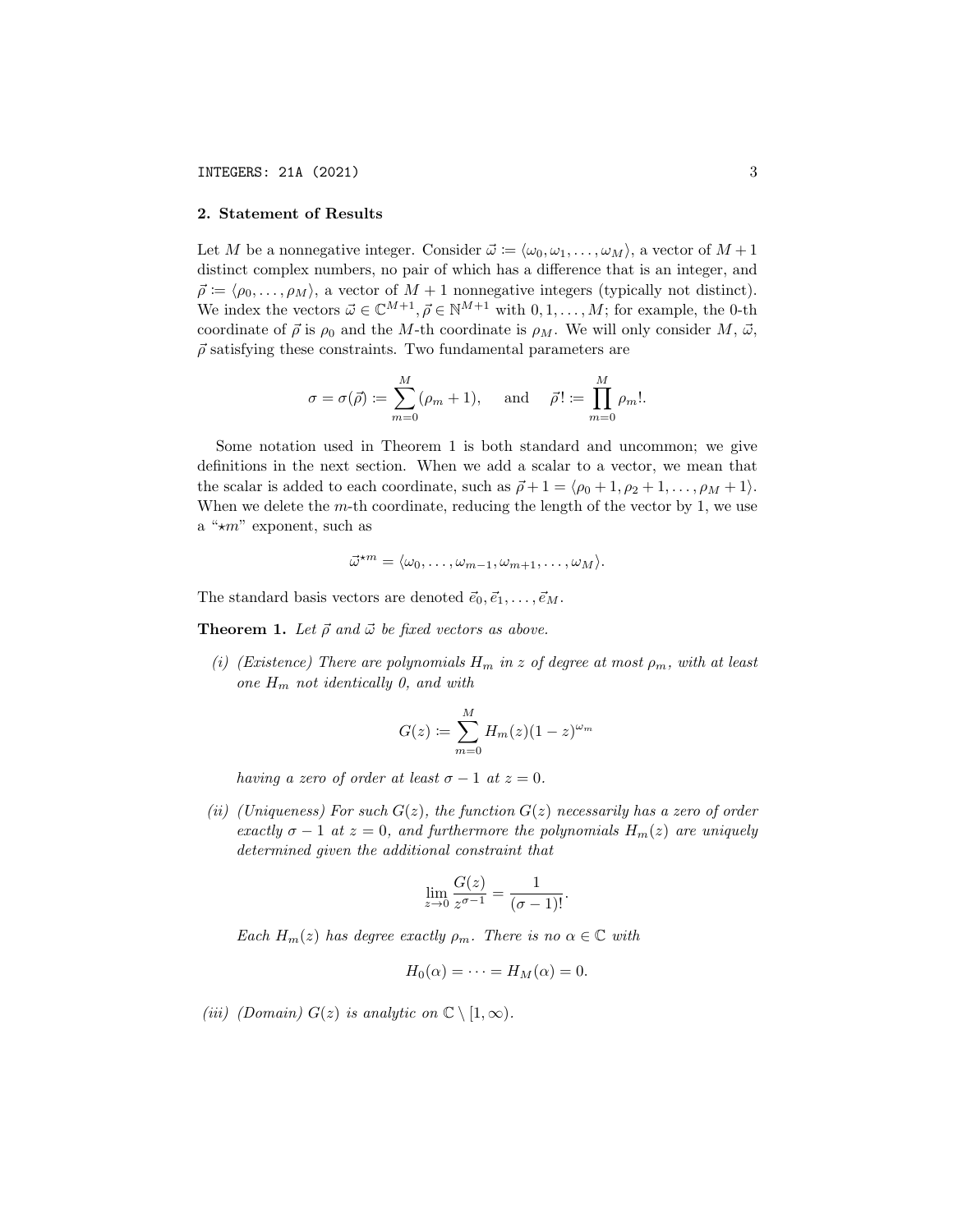INTEGERS: 21A (2021) 4

Theorem 1 allows us to make the following definition of Padé approximants and remainders.

**Definition 2.** Let  $\vec{\rho}$  and  $\vec{\omega}$  be fixed vectors as above. The  $M+1$  Padé approximants POLY<sub>m</sub> $(z|\frac{d}{\rho})$  (with  $0 \leq m \leq M$ ) are the polynomials with degrees  $\rho_m$ , and with Padé remainder

$$
\text{REM}(z \,|\, \vec{\tilde{\rho}}) \coloneqq \sum_{m=0}^{M} \text{POLY}_m\big(z \,|\, \vec{\tilde{\rho}}\big) \, (1-z)^{\omega_m}
$$

both having a zero of order  $\sigma - 1$  at  $z = 0$ , and satisfying

$$
\lim_{z \to 0} \frac{\text{Rem}(z \mid \vec{\omega})}{z^{\sigma - 1}} = \frac{1}{(\sigma - 1)!}.
$$

In Proposition 3, we draw attention to some obvious symmetries, immediate from Theorem 1, whose proofs we do not spell out.

**Proposition 3** (Permutation and Shift Symmetry). If  $\pi$  is any permutation of  $0, 1, \ldots, M$ , then

$$
\text{REM}(z \mid \vec{\tilde{\rho}}) = \text{REM}(z \mid \langle \omega_0, \omega_1, ..., \omega_M \rangle) = \text{REM}(z \mid \langle \omega_{\pi(0)}, \omega_{\pi(1)}, ..., \omega_{\pi(M)} \rangle) = \text{REM}(z \mid \langle \omega_{\pi(0)}, \omega_{\pi(1)}, ..., \omega_{\pi(M)} \rangle)
$$

and

$$
\mathrm{POLY}_m\left(z\left|\begin{array}{c}\vec{\omega}\\ \vec{\rho}\end{array}\right.\right)=\mathrm{POLY}_m\left(z\left|\begin{array}{c}\langle\omega_0,\omega_1,\ldots,\omega_M\rangle\\ \langle\rho_0,\rho_1,\ldots,\rho_M\rangle\end{array}\right.\right)=\mathrm{POLY}_{\pi^{-1}(m)}\left(z\left|\begin{array}{c}\langle\omega_{\pi(0)},\omega_{\pi(1)},\ldots,\omega_{\pi(M)}\rangle\\ \langle\rho_{\pi(0)},\rho_{\pi(1)},\ldots,\rho_{\pi(M)}\rangle\end{array}\right.\right).
$$

For any  $\alpha$ , we have

$$
(1-z)^{\alpha}\operatorname{Rem}(z\left|\tfrac{\vec{\omega}}{\beta}\right) = \operatorname{Rem}(z\left|\tfrac{\alpha+\vec{\omega}}{\beta}\right) \quad \text{and} \quad \operatorname{POLY}_m\left(z\left|\tfrac{\vec{\omega}}{\beta}\right) = \operatorname{POLY}_m\left(z\left|\tfrac{\alpha+\vec{\omega}}{\beta}\right.\right).
$$

The purpose of the current work is to collect together various explicit formulae for the Padé remainder  $\text{Rem} (z|\frac{\vec{\omega}}{\rho})$  and the Padé approximants  $\text{POLY}_m(z|\frac{\vec{\omega}}{\rho})$ , in a common notation, and with complete proofs. Formulae for the Padé remainder are given in Theorem 4, and formulae for the Pad´e approximants are given in Theorem 5.

**Theorem 4** (Forms for the Padé Remainder). The following five expressions give  $\text{REM}\left(z\left|\frac{\vec{\omega}}{\vec{\rho}}\right.\right).$ 

(i) The Padé remainder  $\text{Rem}(z \mid \vec{\phi})$  is given by the iterated integral

$$
\frac{(1-z)^{\omega_0}}{\bar{\rho}!}\int_0^z\int_0^{t_1}\int_0^{t_2}\cdots\int_0^{t_{M-1}}\mathcal{G}(z,t_1,t_2,\ldots,t_M)\,dt_M\cdots dt_3\,dt_2\,dt_1,
$$

where

$$
\mathcal{G}(t_0, t_1, \ldots, t_M) = t_M^{\rho_M} \left( \prod_{h=1}^M \left( \frac{t_{h-1} - t_h}{1 - t_h} \right)^{\rho_{h-1}} \right) \left( \prod_{h=1}^M (1 - t_h)^{\omega_h - \omega_{h-1} - 1} \right).
$$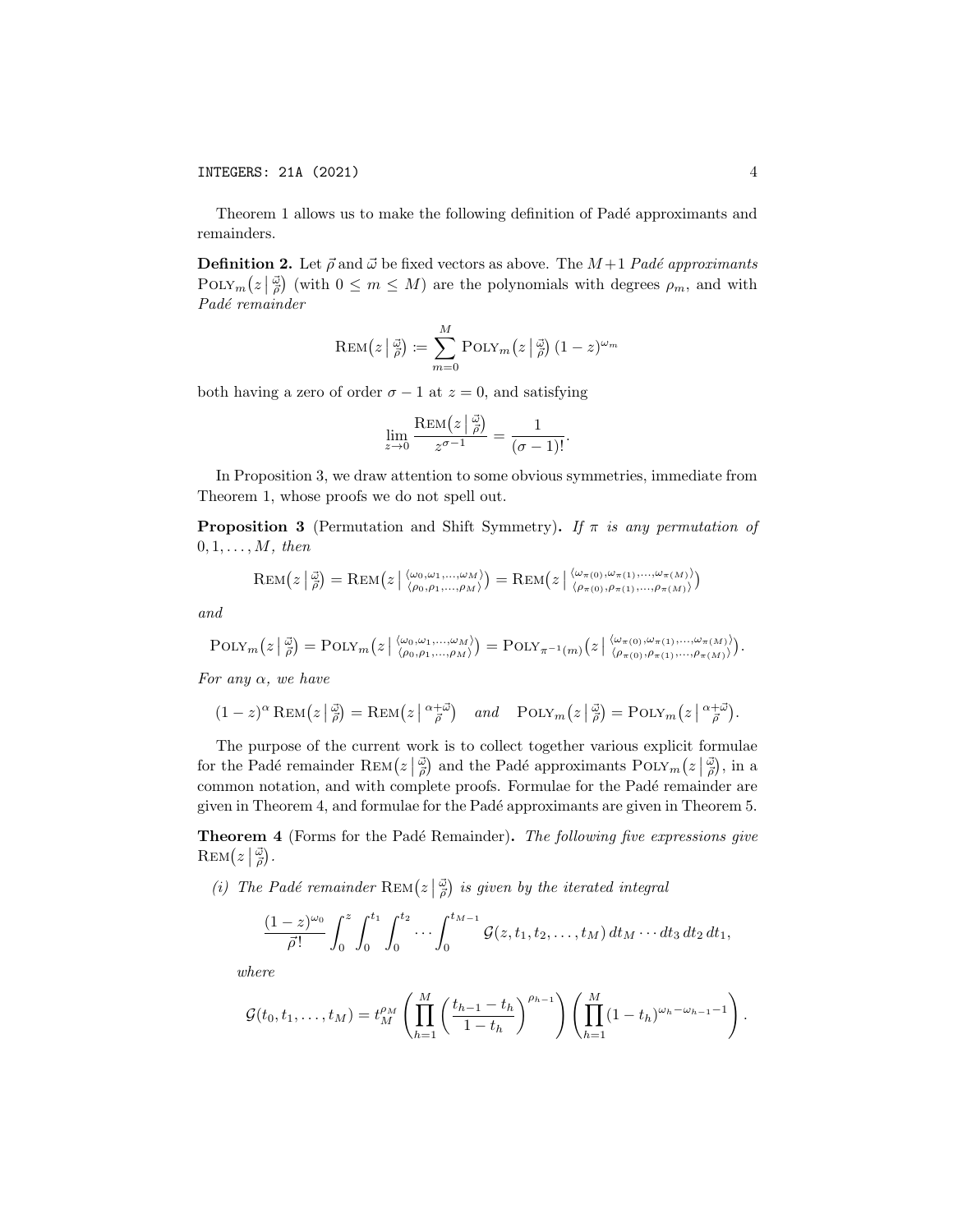(ii) The Padé remainder  $\text{Rem}(z \mid \frac{\vec{\omega}}{\rho})$  is given by the M-dimensional integral

$$
z^{\sigma-1} \frac{(1-z)^{\omega_0}}{\bar{\rho}!} \int_{[0,1]^M} U_M^{-1} \prod_{h=1}^M \frac{U_h^{1+\rho_h}}{(1-zU_h)^{1-\omega_h+\omega_{h-1}}} \left(\frac{1-u_h}{1-zU_h}\right)^{\rho_{h-1}} d\vec{u},
$$

where  $U_m = \prod_{h=1}^m u_h$ .

(iii) The Padé remainder  $\text{REM}(z \mid \frac{\vec{\omega}}{\vec{\rho}})$  is the contour integral

$$
\frac{(-1)^{\sigma-1}}{2\pi i} \int_{\gamma} (1-z)^{\xi} \prod_{k=0}^{M} \frac{1}{(\xi - \omega_k)^{\rho_k + 1}} d\xi,
$$

where  $\gamma$  is any simple positively oriented contour enclosing all  $\sigma$  of the complex numbers  $\omega_m + r$   $(0 \leq m \leq M, 0 \leq r \leq \rho_m)$ .

(iv) The Maclaurin series for  $\text{Rem}(z|\frac{\vec{\omega}}{\rho})$  is

$$
\sum_{n=0}^{\infty}(-1)^n\sum_{m=0}^M\frac{1}{\rho_m!}\sum_{r=0}^{\rho_m}\binom{\rho_m}{r}\frac{(-1)^r(\omega_m+r)^{\underline{n}}}{\prod_{\substack{k=0\\k\neq m}}^M(\omega_k-\omega_m-r)^{\overline{\rho_k+1}}}\frac{z^n}{n!},
$$

which converges for  $|z| < 1$ .

(v) Finally,  $\text{Rem}(z | \frac{\vec{\omega}}{\rho})$  is the special value of Meijer's G-function given by

$$
G_{M+1, M+1}^{M+1, 0} \left(1-z \left| \begin{array}{c} \vec{\omega} + \vec{\rho} + 1 \\ \vec{\omega} \end{array} \right.\right).
$$

In addition to the formulae for  $\text{Rem}(z|\frac{\vec{\omega}}{\rho})$  given in Theorem 4, we note that

$$
\text{REM}\big(z\,\big|\,\vec{\tilde{\rho}}\big) = \sum_{m=0}^{M} \text{POLY}_m\big(z\,\big|\,\vec{\tilde{\rho}}\big) \left(1-z\right)^{\omega_m},
$$

and so any formula for  $\text{PoLY}_m(z|\vec{\phi})$  generates a formula for  $\text{Rem} (z|\vec{\phi})$ . Theorem 5 gives a number of useful representations of  $\text{PoLY}_m(z|\vec{\phi})$ .

Theorem 5 (Forms for the Padé Approximants). The following five expressions give  $\text{POLY}_m(z|\vec{\phi})$ .

(i) Let  $\gamma_m$  be a simple positively oriented contour enclosing all  $\rho_m + 1$  of the complex numbers  $\omega_m + r$  ( $0 \le r \le \rho_m$ ) and none of  $\omega_k + r$  ( $0 \le k \le M, k \ne$  $m, 0 \le r \le \rho_k$ ). Then  $\text{PoLY}_m(z|\frac{\vec{\omega}}{\rho})$  is given by

$$
\frac{(-1)^{\sigma-1}}{2\pi i} \int_{\gamma_m} (1-z)^{\xi-\omega_m} \prod_{k=0}^M \frac{1}{(\xi-\omega_k)^{\underline{\rho_k+1}}} d\xi.
$$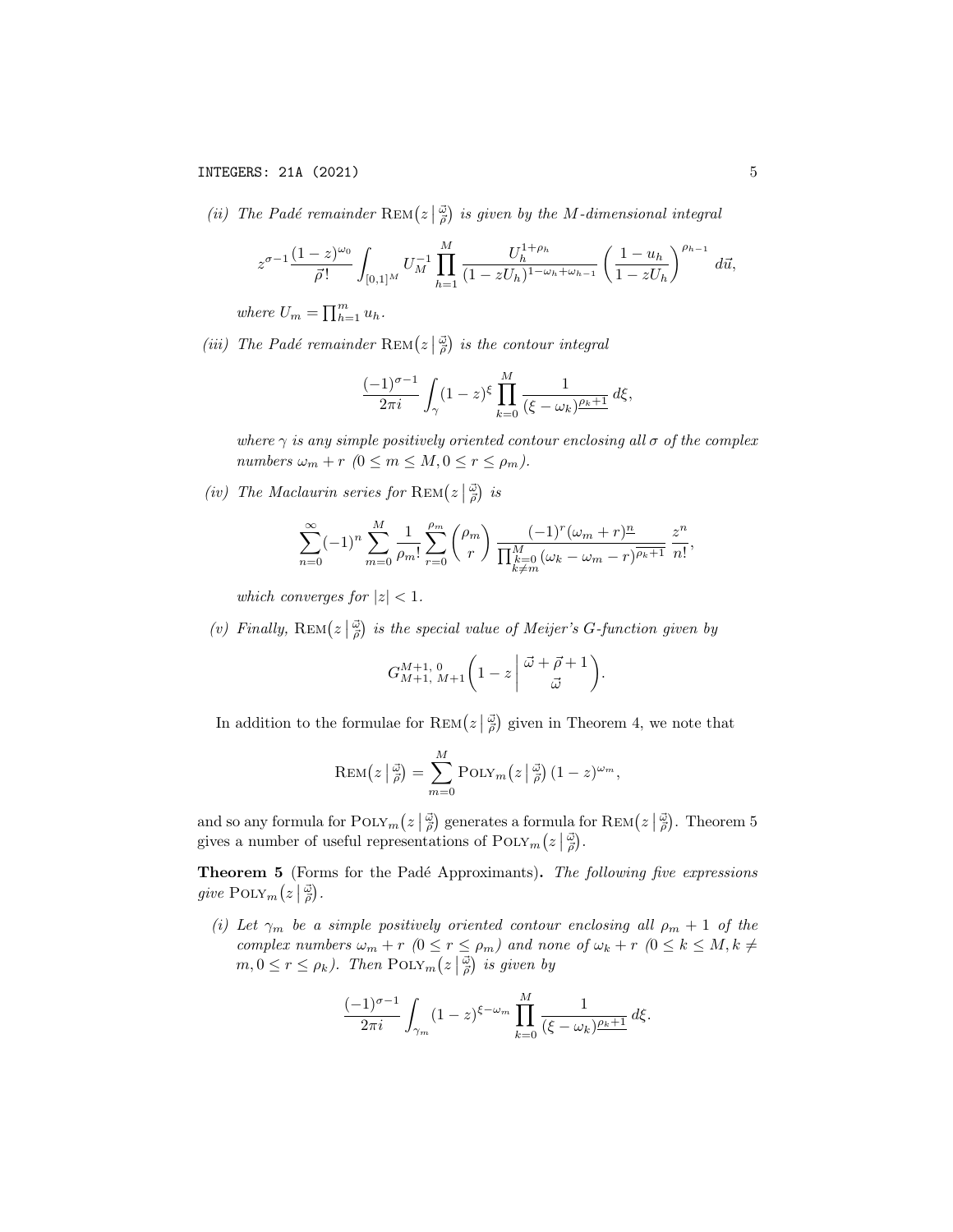(ii) The Padé approximant  $\text{PoIN}_m(z|\frac{\vec{\omega}}{\rho})$  is equal to

$$
\frac{1}{\rho_m!} \sum_{r=0}^{\rho_m} (z-1)^r \binom{\rho_m}{r} \prod_{\substack{k=0 \ k \neq m}}^M \frac{1}{(\omega_k - \omega_m - r)^{\overline{\rho_k + 1}}}
$$

(iii) For  $M \geq 1$ , the Padé approximant  $\text{Poix}_m(z|\vec{\phi})$  is the M-fold iterated integral

$$
\frac{Q_m}{\vec{\rho}!} \int_{(G)} T_m^{-\omega_m - 1} \bigg( \prod_{\substack{k=0 \\ k \neq m}}^M t_k^{\omega_k} (1 + t_k)^{\rho_k} \bigg) \left( 1 - (-1)^M \frac{1 - z}{T_m} \right)^{\rho_m} d\vec{t},
$$

where  $\int_{(G)} \cdots d\vec{t}$  integrates each of  $t_0, \ldots, t_M$  (except  $t_m$ ) counterclockwise on the unit circle from  $-\pi$  radians to  $\pi$  radians (i.e., the principal value),

$$
Q_m \coloneqq \prod_{\substack{k=0 \\ k \neq m}}^M \frac{1}{2i \sin(\pi(\omega_k - \omega_m))}, \quad \text{and} \quad T_m \coloneqq \prod_{\substack{k=0 \\ k \neq m}}^M t_k.
$$

 $(iv)$  The Padé approximant is a scaled generalized hypergeometric function:

$$
\frac{1}{\rho_m!}\bigg(\prod_{\substack{k=0\\k\neq m}}^M \frac{1}{(\omega_k-\omega_m)^{\overline{\rho_k+1}}}\bigg)_{M+1}F_M\bigg[\frac{\omega_m-\vec{\omega}-\vec{\rho}}{(1+\omega_m-\vec{\omega})^{\star m}} \,;\,1-z\bigg].
$$

(v) Set  $W \coloneqq W(m, k) = \omega_k - \omega_m$ , and define  $C_{m, k, r}$  by

$$
C_{m,k,r} := \binom{\rho_k}{r},
$$

if  $m = k$ , by

$$
C_{m,k,r} := (-1)^{\rho_k + 1} \binom{r}{\rho_k}^{-1} \frac{\Gamma(r+1)}{\Gamma(r+1-W)} \frac{\Gamma(r-\rho_k-W)}{\Gamma(r-\rho_k+1)}
$$

if  $m \neq k$  and  $\rho_k < r$ , and by

$$
C_{m,k,r} := (-1)^r \binom{\rho_k}{r} \frac{\Gamma(r+1)}{\Gamma(r+1-W)} \frac{\Gamma(\rho_k - r + 1)}{\Gamma(\rho_k - r + 1 + W)} \frac{\pi}{\sin(\pi W)}
$$

if  $m \neq k$  and  $\rho_k \geq r$ . Then, we have

$$
POLY_m(z | \frac{z}{\rho}) = \frac{1}{\rho!} \sum_{r=0}^{\rho_m} (z - 1)^r \prod_{k=0}^M C_{m,k,r}.
$$

.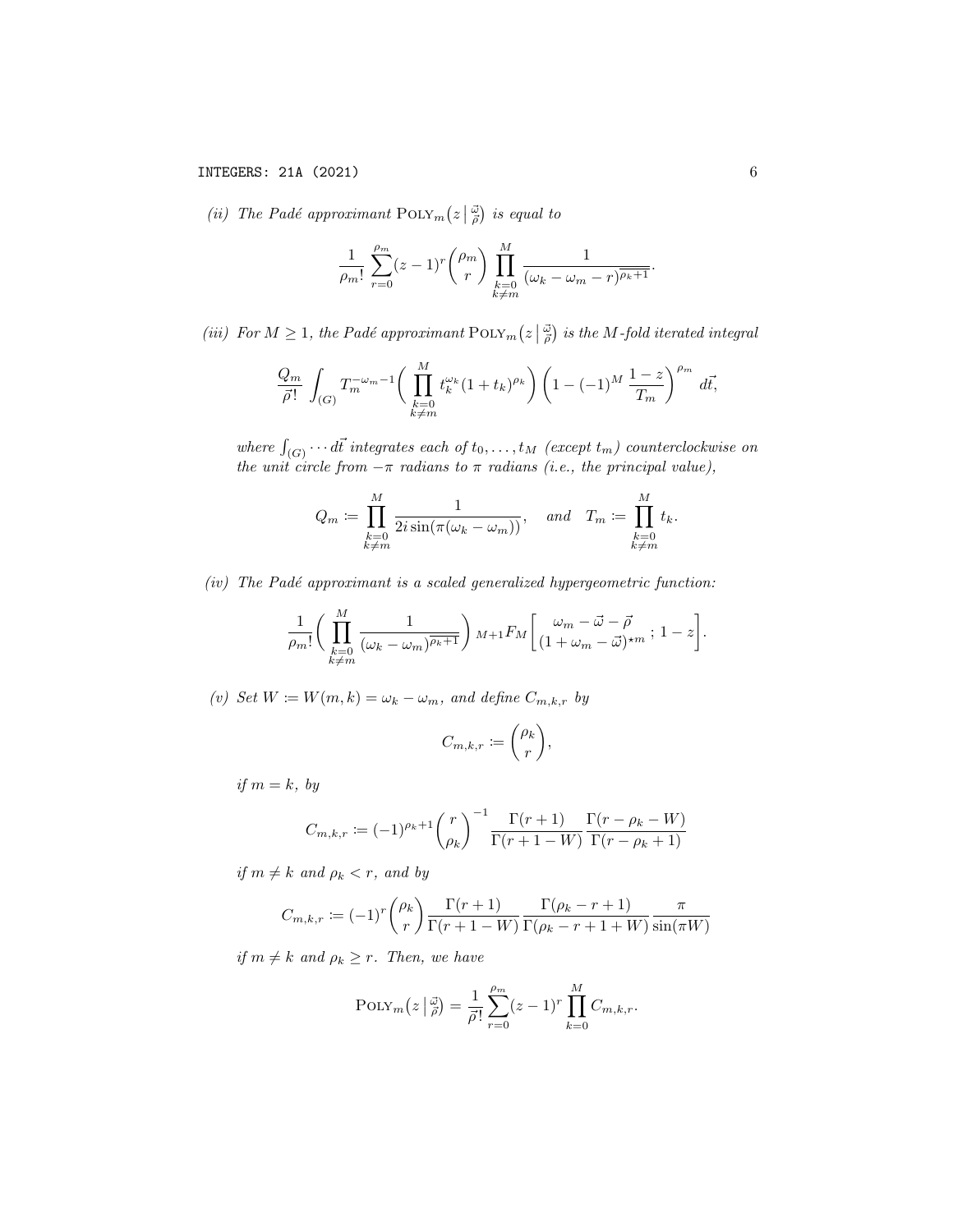Theorem 6 precisely states that notion that the approximants for nearby  $\vec{\rho}$  are independent. This property is referred to as "perfect approximation", and relies mostly on  $\deg(\text{Poix}_m(z|\vec{\rho})) = \rho_m$  and  $\text{ord}_{z=0}(\text{Rem}(z|\vec{\rho})) = \sigma - 1$ . Recall that our  $M + 1$  dimensional vectors have coordinates indexed from 0 through  $M$ .

**Theorem 6** (Approximants are Perfect). Fix  $\vec{\rho} \in \mathbb{N}^{M+1}$  and  $\vec{\epsilon}_0, \vec{\epsilon}_1, \dots, \vec{\epsilon}_M \in \mathbb{Z}^{M+1}$ with each  $\vec{\rho} + \vec{\epsilon}_k$  having nonnegative coordinates, and denote the j-th coordinate of  $\vec{\epsilon}_i$  as  $\vec{\epsilon}_{i,j}$ . Let S be maximum of  $\sum_{i=0}^{M} \vec{\epsilon}_{i,\beta(i)}$  taken over all permutations  $\beta$  of  $0, 1, \ldots, M, \textit{ and let } T \textit{ be the minimum of } \sum_{j=0}^M \vec{\epsilon}_{i,j} \textit{ taken over } 0 \leq i \leq M. \textit{ Suppose }$ the following two conditions are satisfied:

- (i) There is a unique permutation  $\alpha$  of  $0, 1, ..., M$  with  $S = \sum_{i=0}^{M} \vec{\epsilon}_{i,\alpha(i)}$ ;
- (ii)  $T + M = S$ .

Then the  $(M + 1) \times (M + 1)$  matrix whose  $(k, m)$  coordinate is the polynomial  $\text{POLY}_m(z \mid \vec{p}^{\vec{\omega}}_{+\vec{\epsilon}_k})$  has determinant

$$
C z^{\sigma(\vec{\rho})+T-1},
$$

where C does not depend on z.

The most startling aspect of Theorem 6 is that  $\vec{\omega}$  plays no role in the hypotheses nor in the conclusion.

We note that (in Theorem 6) with  $\vec{\epsilon}_k = \vec{\epsilon}_k$  one has  $T = 1, S = M + 1$ , and the conditions in Theorem 6 are satisfied. This recovers a result stated and used by Mahler, Chudnovsky and Bennett [3, 4, 7]. If one takes  $I_k \subseteq \{0, 1, \ldots, k-1\}$  and  $\vec{\epsilon}_k = \vec{e}_k + \sum_{i \in I_k} \vec{e}_i$ , one recovers a result of Jager [6]. Our result covers many more examples than we found in the literature, but it is not exhaustive.

## 3. More Notation

We denote the rising and falling factorials as

$$
x^{\overline{r}} := x \cdot (x+1)^{\overline{r-1}} = x \cdot (x+1) \cdot (x+2) \cdots (x+r-1),
$$
  
\n
$$
x^{\underline{r}} := x \cdot (x-1)^{\underline{r-1}} = x \cdot (x-1) \cdot (x-2) \cdots (x-r+1),
$$

for positive integers r, and define  $x^{\overline{0}} = x^{\underline{0}} = 1$ . We use the following trivial identities without comment (provided  $x - r + 1 \notin \{0, -1, -2, \dots\}$ ):

$$
x^{r} = \frac{\Gamma(x+1)}{\Gamma(x-r+1)}, \quad x^{r} = (x-r+1)^{\overline{r}} = (-1)^{r}(-x)^{\overline{r}},
$$

and typically choose to eliminate ratios of Γ functions in preference for the more computationally friendly rising and falling factorials. All of our functions will be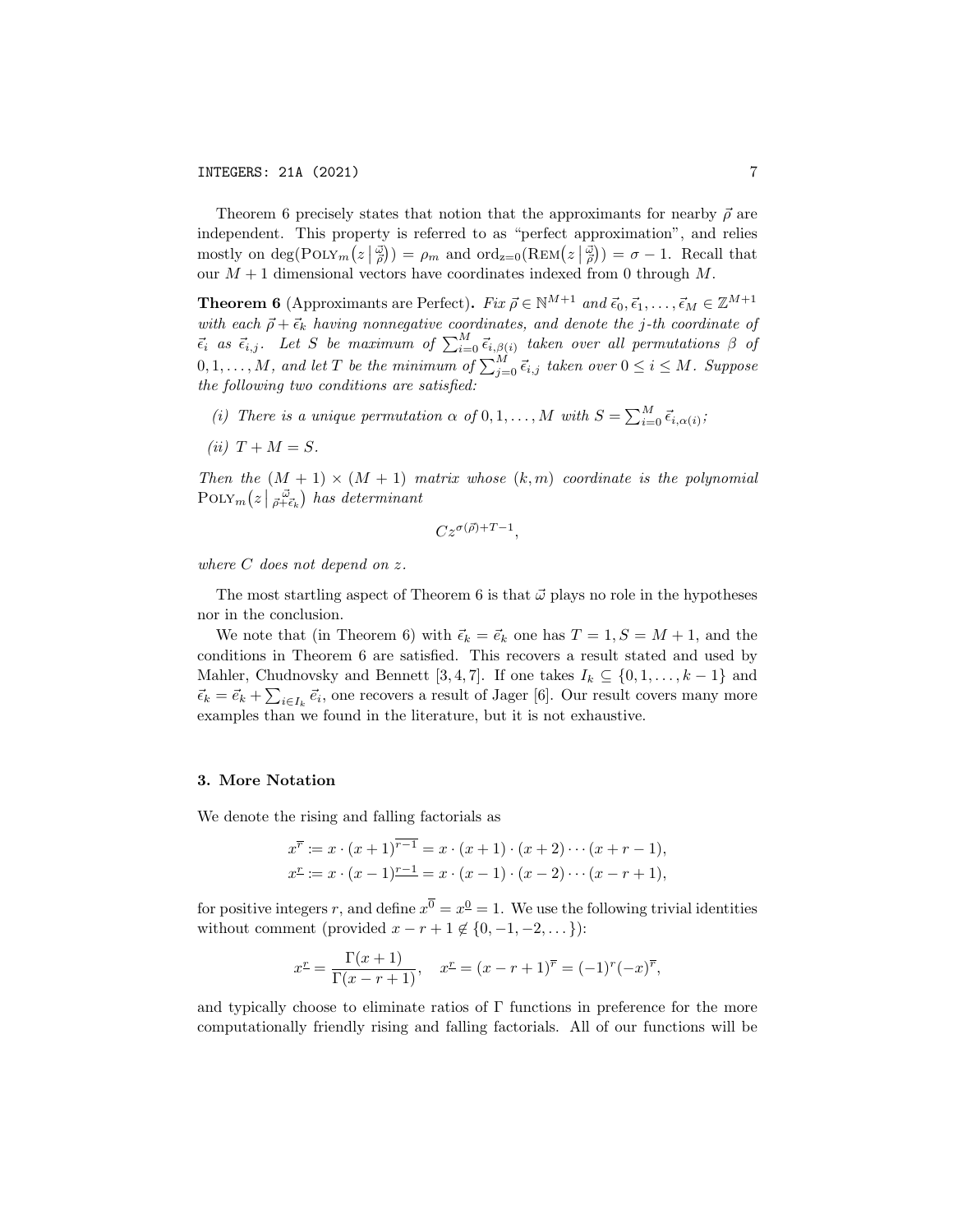analytic in a complex neighborhood of  $z = 0$ . We use  $\deg(f(z))$  to be the degree of f, which is  $\infty$  if f is not a polynomial. We use  $\text{ord}_{z=0}(f(z))$  to denote the order of the zero of f at  $z = 0$ , and we use  $O(z^k)$  to denote a function that has a zero at  $z = 0$  of order at least k.

We shall briefly encounter the generalized hypergeometric function (defined for  $|z| < 1, q < p$ , and appropriate integers  $a_i, b_i$ 

$$
{}_pF_q\left[\begin{matrix}a_1, a_2, \ldots, a_p \\ b_1, b_2, \ldots, b_q\end{matrix}; z\right] = \sum_{n=0}^{\infty} \frac{a_1^{\overline{n}} a_2^{\overline{n}} \cdots a_p^{\overline{n}}}{b_1^{\overline{n}} b_2^{\overline{n}} \cdots b_q^{\overline{n}}}\frac{z^n}{n!},
$$

and also the Meijer G-function [8]

$$
G_{p, q}^{m, n}\left(z \middle| \begin{array}{c} a_1, a_2, \ldots, a_p \\ b_1, b_2, \ldots, b_q \end{array}\right)
$$

(defined for natural numbers  $m, n, p, q$ , provided  $m \leq q$  and  $n \leq p$ , although we only encounter it in this work with  $n = 0, m = p = q = M + 1$ , defined by

$$
\frac{1}{2\pi i} \int_C \frac{\prod_{k=1}^m \Gamma(s+b_k) \prod_{k=1}^n \Gamma(1-a_k-s)}{\prod_{k=n+1}^p \Gamma(s+a_k) \prod_{k=m+1}^q \Gamma(1-b_k-s)} z^{-s} ds,
$$

where C is an infinite contour that separates the poles of  $\Gamma(1 - a_k - s)$  from those of  $\Gamma(b_k + s)$ ; the particular contour required for convergence varies depending on  $m, n, p, q, z.$ 

## 4. Claims and Proofs

It is at least plausible that there are polynomials  $H_0, \ldots, H_M$  with degrees  $\rho_0, \ldots, \rho_M$ and

$$
G(z) := \sum_{m=0}^{M} H_m(z)(1-z)^{\omega_m} = \frac{z^{\sigma-1}}{(\sigma-1)!} + O(z^{\sigma}),
$$
 (1)

where  $O(z^{\sigma})$  refers to  $z \to 0$ . After all, the polynomials have a total of  $\sigma$  coefficients, and we may choose them so that  $G(z)$  has a zero at  $z = 0$  of order  $\sigma - 1$ , and the first nonzero coefficient in the power series expansion of  $G(z)$  is according to our choosing. Establishing this rigorously is the point to our first claims.

In all the Claims in this section, we assume that  $M$  is a nonnegative integer, and that  $0 \leq m \leq M$ . We assume that  $\vec{\rho} = \langle \rho_0, \ldots, \rho_M \rangle$  is vector of  $M + 1$  nonnegative integers, and that  $\vec{\omega} = \langle \omega_0, \ldots, \omega_M \rangle$  is a vector of  $M + 1$  distinct complex numbers, no two of which have a difference that is an integer. Both  $\vec{\rho}$  and  $\vec{\omega}$  (and vectors derived from them) are indexed 0 through M.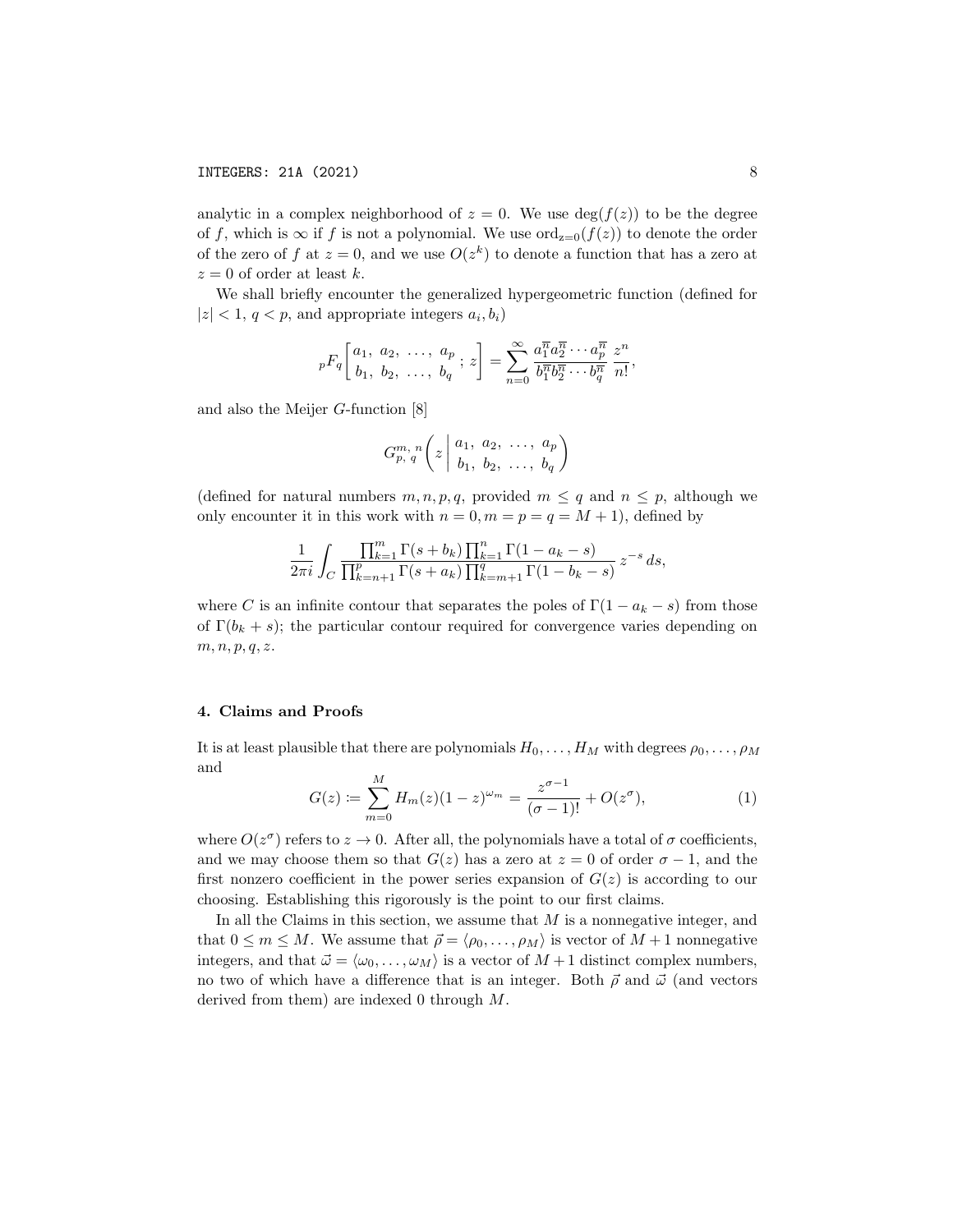## 4.1. Existence and Uniqueness

The following claim is used implicitly frequently throughout this work.

**Claim 7.** For any polynomials  $H_m(z)$  (not all zero), the sum

$$
G(z) := \sum_{m=0}^{M} H_m(z)(1-z)^{\omega_m}
$$

is not identically 0.

*Proof.* Since no two  $\omega_i$  have difference that is an integer, there is a unique k with

$$
\omega_k + \deg(H_k) = \max\{\omega_i + \deg(H_i) : H_i \neq 0\}.
$$

Then

$$
\lim_{z \to -\infty} \frac{G(z)}{H_k(z)(1-z)^{\omega_k}} = 1 + \sum_{\substack{m=0 \\ m \neq k}}^M \lim_{z \to -\infty} \frac{H_m(z)(1-z)^{\omega_m}}{H_k(z)(1-z)^{\omega_k}} = 1.
$$

Consequently, G cannot be identically 0.

**Claim 8.** There are polynomials  $H_0(z), \ldots, H_M(z)$  of degrees at most  $\rho_0, \ldots, \rho_M$ , respectively, not all identically 0, such that

$$
\operatorname{ord}_{z=0}\left(\sum_{m=0}^{M}H_m(z)(1-z)^{\omega_m}\right)\geq \sigma-1.
$$

*Proof.* Consider polynomials  $H_0(z), \ldots, H_M(z)$  of degrees  $\rho_0, \ldots, \rho_M$  with unknown coefficients, a total of  $\sigma$  unknowns. Recall Newton's Binomial Theorem: for  $|z| < 1$ and any complex  $\omega$ , we have

$$
(1-z)^{\omega} = \sum_{i=0}^{\infty} (-1)^i \frac{\omega^i}{i!} z^i.
$$

Considering the coefficient of  $z^j$ , for  $0 \leq j \leq \sigma - 2$ , on both sides of the desired equality M

$$
\sum_{m=0}^{M} H_m(z) \sum_{i \ge 0} (-1)^i \frac{\omega_m^i}{i!} z^i = O(z^{\sigma - 1})
$$

yields a homogeneous linear equation in the unknowns, a total of  $\sigma - 1$  equations. By linear algebra, there is a choice of the  $\sigma$  unknowns, not all zero, which satisfies all of the equations. In other words, there are polynomials  $H_0(z), \ldots, H_M(z)$  (not all zero) with degrees at most  $\rho_0, \ldots, \rho_M$ , such that

$$
\sum_{m=0}^{M} H_m(z)(1-z)^{\omega_m}
$$

has a zero of order at least  $\sigma - 1$  at  $z = 0$ .

 $\Box$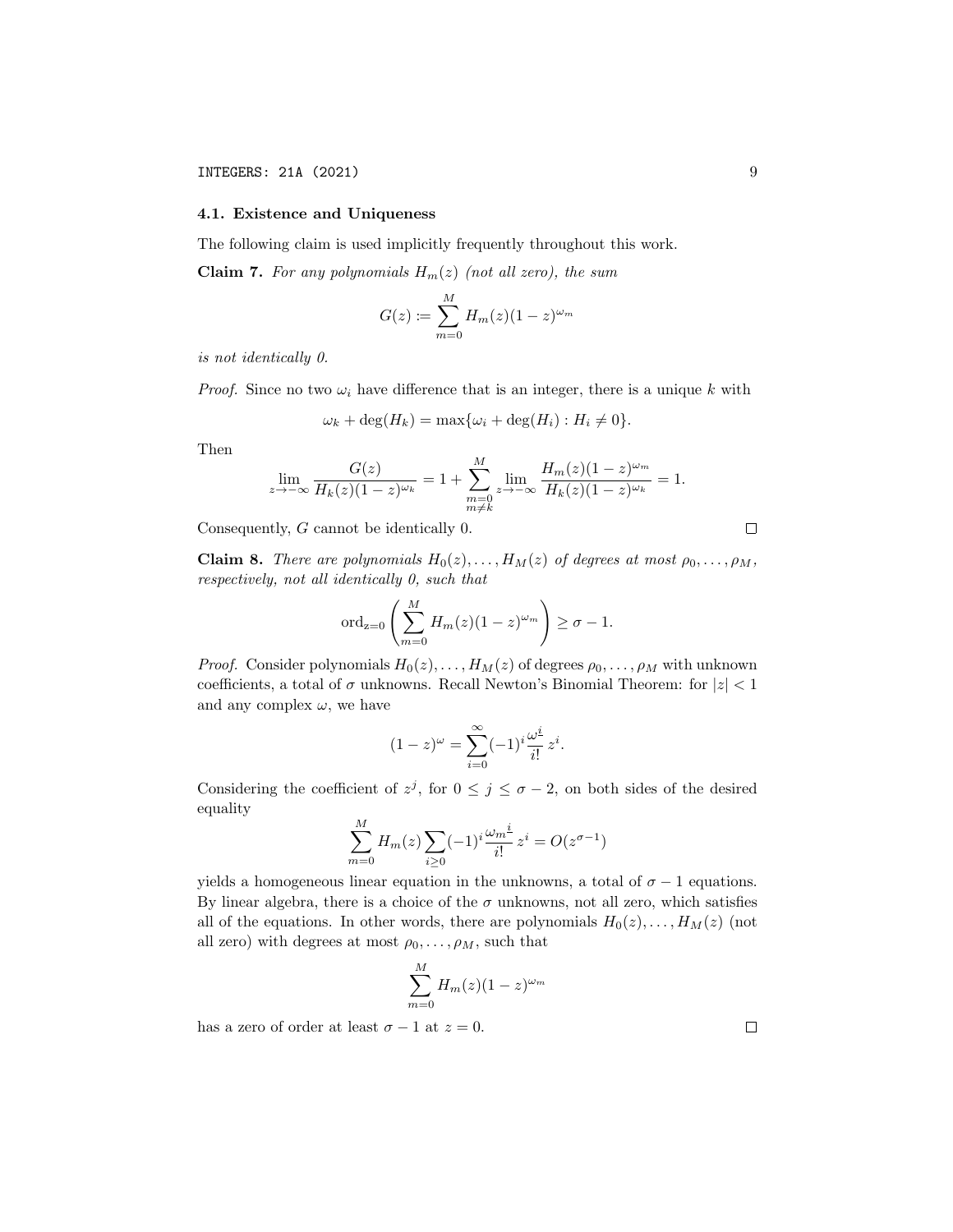Claim 8 establishes Theorem 1(i).

The next claim is slightly stronger than the  $M = 0$  case of Theorem 1, in that explicit formulae are given, and is used as a base case for subsequent induction arguments.

Claim 9. The  $M = 0$  Padé approximant and remainder are given by the formulae  $\text{POLY}_0(z \mid \langle \omega_0 \rangle) = \frac{z^{\rho_0}}{\rho_0!}$  $\frac{z^{\rho_0}}{\rho_0!}$ , and  $\text{REM}(z | \langle \frac{\omega_0}{\rho_0} \rangle) = \frac{z^{\rho_0}}{\rho_0!}$  $\frac{z^{1/3}}{\rho_0!}(1-z)^{\omega_0}.$ 

*Proof.* We need to show that the only nonzero polynomials  $H_0$  with  $\text{ord}_{z=0}(H_0(z)(1-\tau))$  $(z)^{\omega_0}$   $\geq \sigma-1$  and degree at most  $\rho_0$  are  $H_0(z) = Cz^{\rho_0}$ . First, observe that  $\sigma = \rho_0 + 1$ . As  $\text{ord}_{z=0}((1-z)^{\omega_0})=0$ , we know that  $\text{ord}_{z=0}(H_0(z)(1-z)^{\omega_0})=\text{ord}_{z=0}(H_0)$ . That is,  $H_0$  must be a nonzero polynomial with  $\text{ord}_{z=0}(H_0) \ge \rho_0$  and  $\text{deg}(H_0) \le \rho_0$ . The only candidates are  $\text{PoLY}_0(z | \langle \omega_0 \rangle) = Cz^{\rho_0}$  and  $\text{REM}(z | \langle \omega_0 \rangle) = Cz^{\rho_0} (1-z)^{\omega_0}$ .

Now, observe that

$$
C = \lim_{z \to 0} \frac{Cz^{\rho_0}(1-z)^{\omega_0}}{z^{\rho_0}} = \frac{1}{(\sigma - 1)!} = \frac{1}{\rho_0!}.
$$

Thus, Theorem 1(ii) is proved in the  $M=0$  case, and the values of  $\text{POLY}_m(z|\vec{\phi})$ and  $\text{REM}(z \mid \frac{\vec{\omega}}{\rho})$  are as claimed here.

**Claim 10.** If  $\deg(H_m(z)) \leq \rho_m$ , and some  $H_m \neq 0$ , then

$$
\operatorname{ord}_{z=0}\left(\sum_{m=0}^M H_m(z)(1-z)^{\omega_m}\right) \leq \sigma - 1.
$$

*Proof.* Suppose  $M = 0$ . With  $H_0$  a nonzero polynomial with degree at most  $\rho_0$ , we have

$$
\mathrm{ord}_{z=0}\,(H_0(z)(1-z)^{\omega_0})=\mathrm{ord}_{z=0}\,(H_0(z))\leq \deg(H_0)\leq \rho_0=\sigma-1.
$$

So, the claim holds for  $M = 0$ .

Assume the claim is false, and let  $M$  be the smallest positive integer for which this claim does not hold, and let  $\rho_0$  correspond to the first counterexample: that is, for any  $\vec{\omega}, \vec{\rho}$  that has a smaller M, or the same M but smaller  $\rho_0$ , the claim holds. Let

$$
G(z) := \sum_{m=0}^{M} H_m(z)(1-z)^{\omega_m}
$$

be a counterexample, i.e.,  $\text{ord}_{z=0}(G) \geq \sigma$ . As multiplying by  $(1-z)^{-\omega_0}$  does not change ord<sub>z=0</sub>( $G(z)$ ), we may assume that  $\omega_0 = 0$ .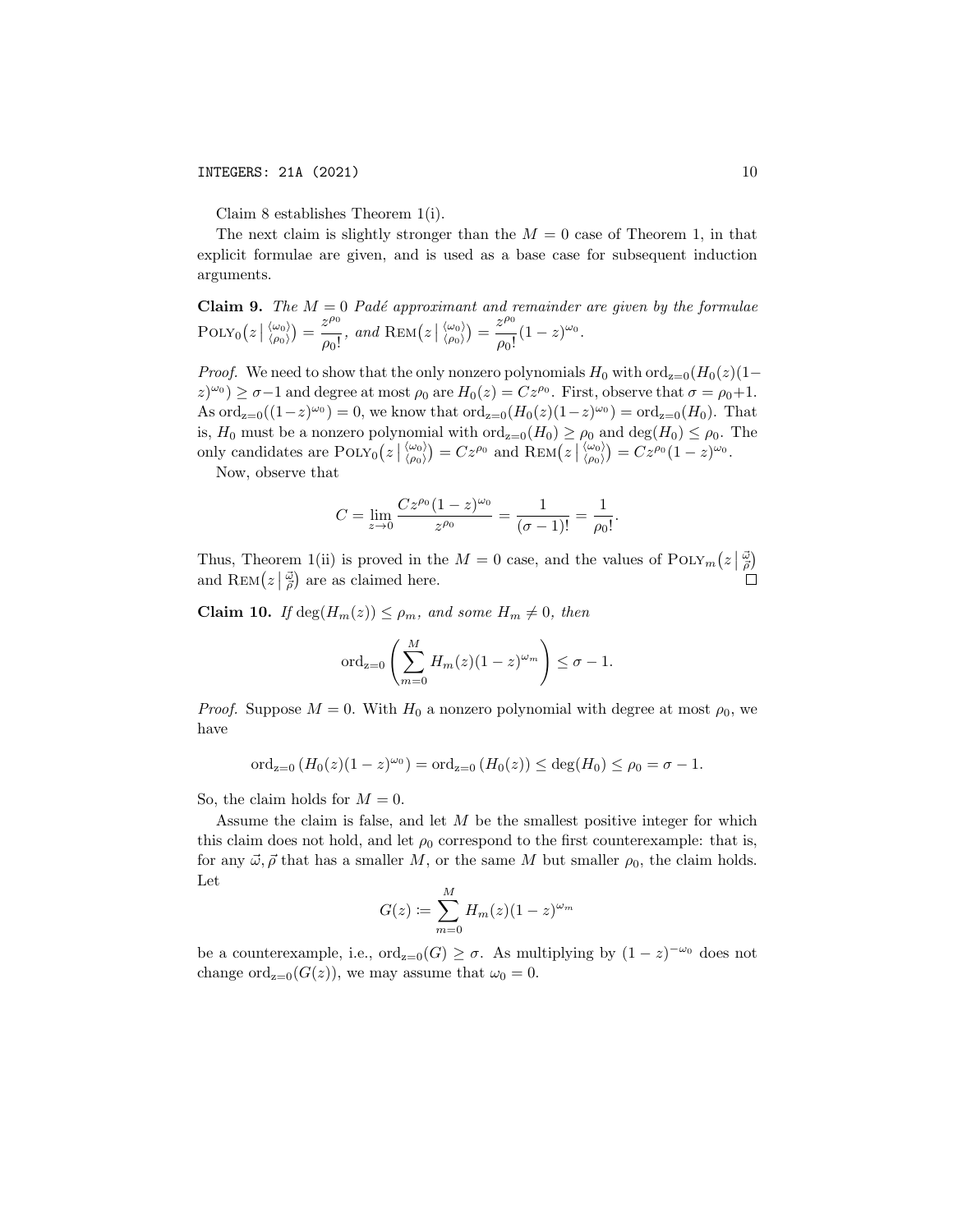If  $\rho_0 = 0$ , so that  $H_0(z)$  is a constant, we have

$$
\frac{d}{dz}G(z) = \frac{d}{dz}H_0(z) + \sum_{m=1}^{M} \frac{d}{dz}H_m(z)(1-z)^{\omega_m}
$$

$$
= \sum_{m=1}^{M} (H'_m(z)(1-z) - H_m(z)\omega_m)(1-z)^{\omega_m-1}
$$

Note that  $\deg(H'_m(z)(1-z) - H_m(z)\omega_m) \leq \deg(H_m) \leq \rho_m$ , for  $1 \leq m \leq M$ . Thus  $\frac{d}{dz}G(z)$  has a smaller M and the same  $\rho_m$ . By assumption on  $G(z)$ ,

$$
\mathrm{ord}_{z=0}(\tfrac{d}{dz}G(z))\geq \sigma-1,
$$

but by our assumption of the minimality of  $G(z)$ , we know that

$$
\operatorname{ord}_{z=0}\left(\frac{d}{dz}G(z)\right)\leq \sigma-2.
$$

This contradiction shows that  $\rho_0 \neq 0$ . But even in the case that  $\rho_0 > 0$ ,

$$
\frac{d}{dz}G(z) = H'_0(z) + \sum_{m=1}^{M} \frac{d}{dz}H_m(z)(1-z)^{\omega_m}
$$
  
=  $H'_0(z) + \sum_{m=0}^{M} (H'_m(z)(1-z) - H_m(z)\omega_m)(1-z)^{\omega_m-1}$ .

As above, our assumption on the minimality of  $\rho_0$ , as  $\deg(H'_0) = \deg(H_0) - 1$ , implies a contradiction.  $\Box$ 

The proof of the next claim establishes the rest of Theorem 1(ii), and justifies Definition 2.

**Claim 11.** Suppose that  $H_m$  (with  $0 \leq m \leq M$ ) are polynomials with degree at most  $\rho_m$ , and that  $G(z) := \sum_{m=0}^{M} H_m(z) (1-z)^{\omega_m}$  has a zero of order at least  $\sigma - 1$ at  $z = 0$ . Then  $G(z)$  has an order of exactly  $\sigma - 1$  at  $z = 0$ . Suppose further that

$$
\lim_{z \to 0} \frac{G(z)}{z^{\sigma - 1}} = \frac{1}{(\sigma - 1)!}.
$$

Then G and  $H_m$  are uniquely determined by these constraints. The polynomial  $H_m(z)$  has degree exactly  $\rho_m$ , and there is no  $\alpha \in \mathbb{C}$  with  $H_0(\alpha) = \cdots = H_m(\alpha) = 0$ .

*Proof.* By Claims 8 and 10, we can take  $\text{ord}_{z=0}(G(z))$  to be at least  $\sigma-1$ , and can never have it be larger than  $\sigma - 1$ , so there are polynomials  $H_m$  with

$$
G(z) = \sum_{m=0}^{M} H_m(z)(1-z)^{\omega_m} = Cz^{\sigma-1} + O(z^{\sigma}).
$$

.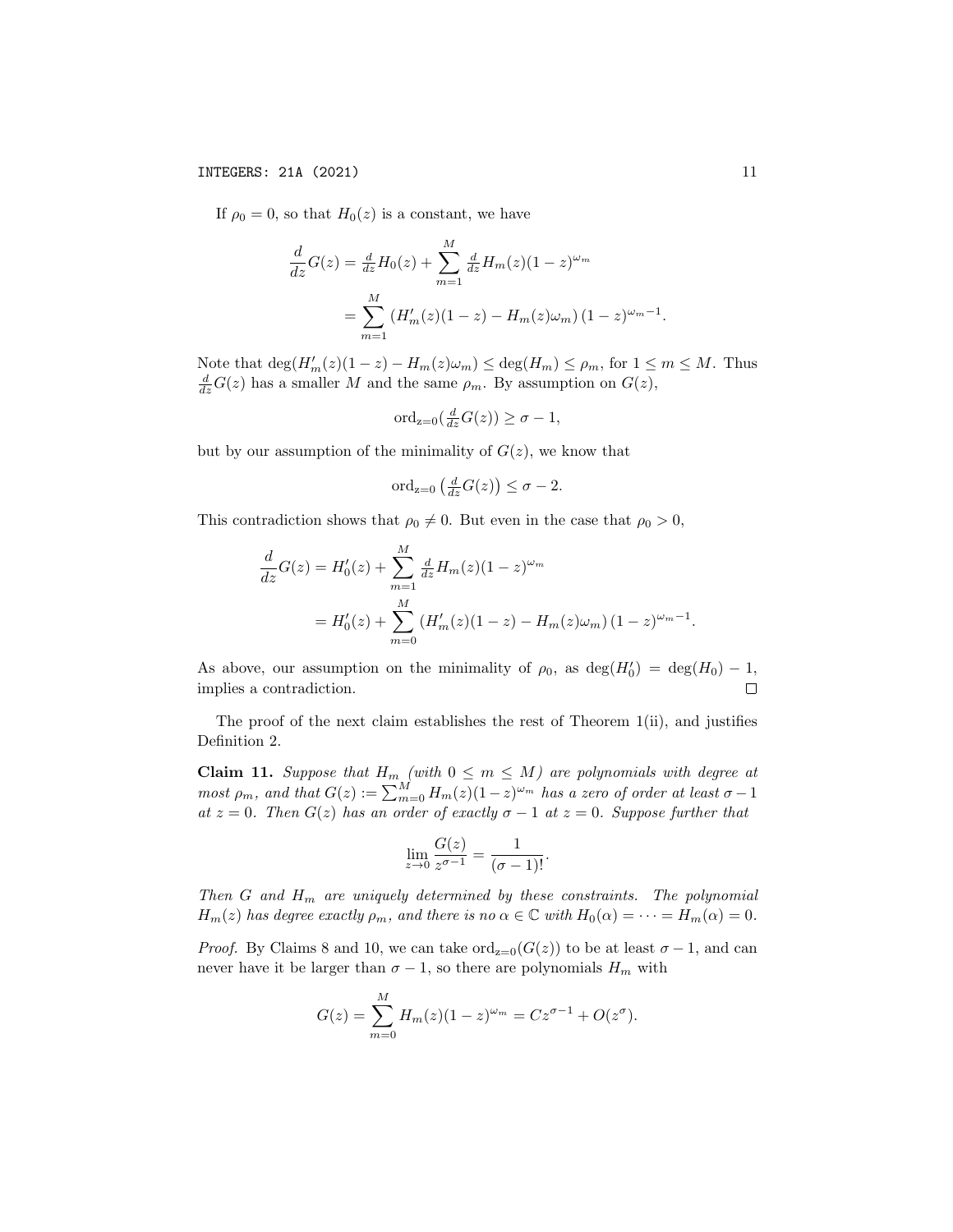By multiplying through by a constant, we can take

$$
C = \frac{1}{(\sigma - 1)!}.
$$

If both  $G_1(z)$  and  $G_2(z)$  have this form, then their difference would have a zero of order greater than  $\sigma-1$ , and by Claim 10 this is not possible unless  $G_1(z)-G_2(z)$ is identically 0. By Claim 7, however, this is only possible if all of the polynomials are identically 0. That is, only if  $G_1(z) = G_2(z)$ . Thus, G is uniquely defined and the definition of  $\text{REM}(z \mid \vec{\rho})$  is justified.

If

$$
REM(z | \vec{\phi}) = \sum_{m=0}^{M} H_m(z)(1 - z)^{\omega_m} = \sum_{m=0}^{M} B_m(z)(1 - z)^{\omega_m}
$$

for polynomials  $H_m, B_m$  of degree at most  $\rho_m$ , then

$$
0 = \sum_{m=0}^{M} (H_m(z) - B_m(z))(1 - z)^{\omega_m}.
$$

But by Claim 7, this implies that  $H_m(z) = B_m(z)$ . Thus,  $H_m$  is uniquely defined and the definition of  $\text{POLY}_m(z|\vec{\phi})$  is justified.

Suppose that  $\text{POLY}_m(z|\vec{\phi})$  has degree strictly less than  $\rho_m$ , which in particular means that  $\rho_m \geq 1$ . Let  $\vec{e}_m$  be the  $M + 1$ -dimensional unit vector in the m-th coordinate direction. Then  $\text{Rem}(z | \vec{\rho} = \vec{e}_m)$  is a constant multiple of  $\text{Rem}(z | \vec{\rho})$ , which has a zero of order  $\sigma(\vec{\rho}) - 1 > \sigma(\vec{\rho} - \vec{e}_m) - 1$ , contradicting Claim 10.

Finally, if  $H_m(\alpha) = 0$  for  $0 \leq m \leq M$ , then  $H_m(z)/(z - \alpha)$  are polynomials with degree  $\rho_m - 1$ , and  $G(z)/(z - \alpha)$  has a zero of order  $\sigma(\vec{\rho}) - 1$  at  $z = 0$ , contradicting the uniqueness of G.  $\Box$ 

## 4.2. Respectful Differential Operators

Claim 12 (Differentiation To Reduce  $\rho$ ). Define the operators

$$
d_{\omega} := (1-z)^{\omega+1} \left( \frac{d}{dz} \right) (1-z)^{-\omega}.
$$

If  $\rho_i > 0$ , then  $d_{\omega_i}$  reduces  $\rho_i$  by 1 and increases  $\omega_i$  by 1, i.e., if  $\rho_i > 0$ , then

$$
d_{\omega_i} \operatorname{REM}(z \,|\, \vec{\tilde{\rho}}) = \operatorname{Rem}(z \,|\, \vec{\tilde{\rho}} - \vec{e_i}).
$$

If  $\rho_i = 0$ , then  $d_{\omega_i}$  eliminates the *i*-th coordinates of  $\vec{\omega}$  and  $\vec{\rho}$ , *i.e.*, if  $\rho_i = 0$ , then

$$
d_{\omega_0} \operatorname{REM}(z\left|\tfrac{\vec{\omega}}{\vec{\rho}}\right) = \operatorname{Rem}(z\left|\tfrac{\vec{\omega}^{\star i}}{\vec{\rho}^{\star i}}\right).
$$

Consequently, for any  $\rho_0$ ,

$$
(1-z)^{\omega_0+\rho_0+1}\left(\frac{d}{dz}\right)^{\rho_0+1}(1-z)^{-\omega_0}\operatorname{REM}(z\left|\frac{\vec{\omega}}{\rho}\right)=\operatorname{REM}(z\left|\frac{\langle\omega_1,\ldots,\omega_M\rangle}{\langle\rho_1,\ldots,\rho_M\rangle}\right).
$$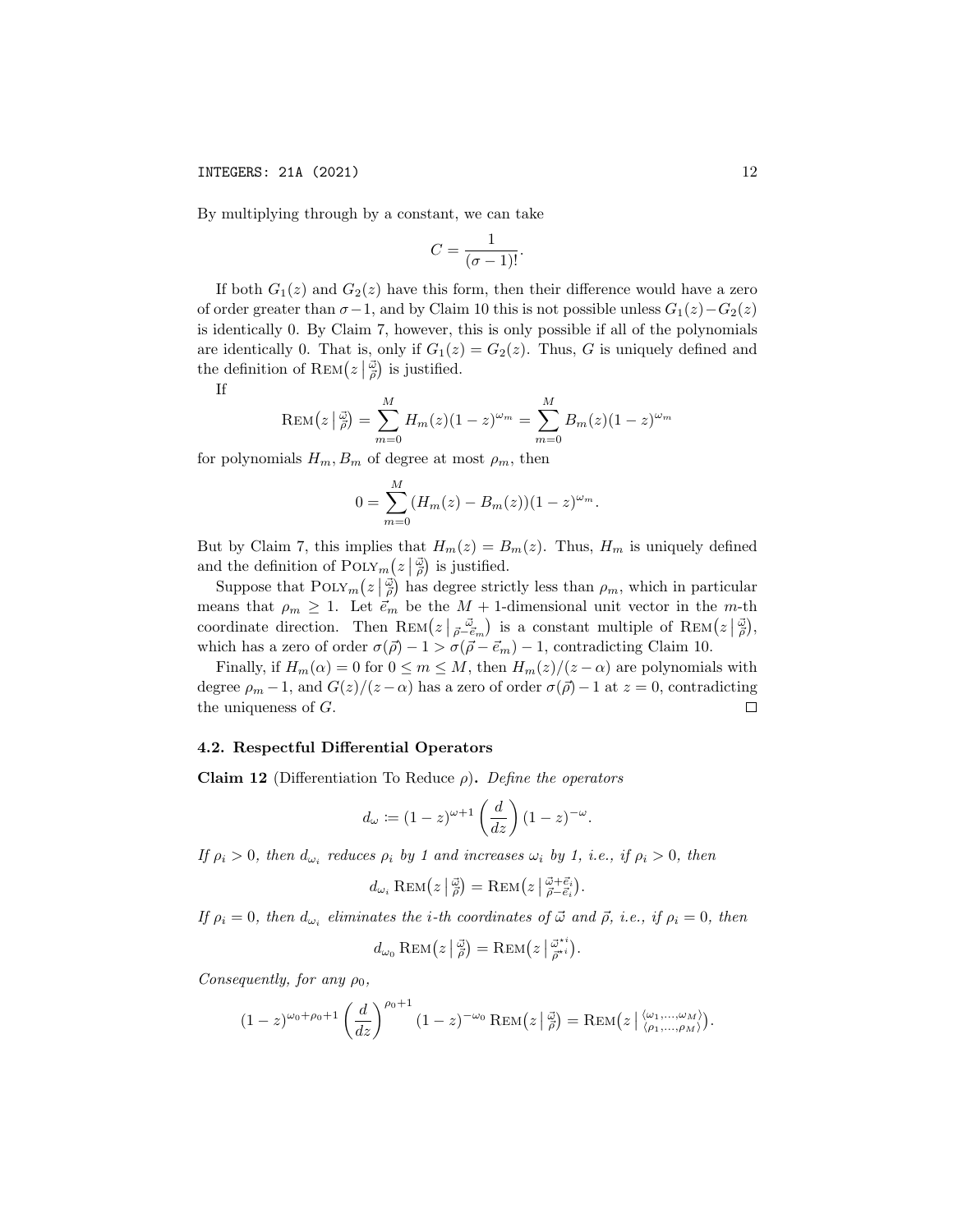INTEGERS: 21A (2021) 13

*Proof.* As  $d_{\omega}$  is linear and

$$
\text{REM}(z | \frac{\vec{\omega}}{\rho}) = \text{POLY}_i(z | \frac{\vec{\omega}}{\rho})(1 - z)^{\omega_i} + \sum_{\substack{m=0 \\ m \neq i}}^{M} \text{POLY}_m(z | \frac{\vec{\omega}}{\rho})(1 - z)^{\omega_m},
$$

we can assess the impact of  $d_{\omega_i}$  on the two pieces separately. First,

$$
d_{\omega_i} \operatorname{POLY}_i\left(z\left|\frac{d}{\rho}\right)(1-z)^{\omega_i} = (1-z)^{\omega_i+1} \left(\frac{d}{dz}\right)(1-z)^{-\omega_i} \cdot \operatorname{POLY}_i\left(z\left|\frac{d}{\rho}\right)(1-z)^{\omega_i}\right)
$$

$$
= \left(\frac{d}{dz} \operatorname{POLY}_i\left(z\left|\frac{d}{\rho}\right)\right)(1-z)^{\omega_i+1}.
$$

This is 0 if  $\rho_i = 0$ , and if  $\rho_i > 0$  it has the form  $P_i(z)(1-z)^{\omega_i+1}$  with  $P_i$  a polynomial of degree  $\rho_i - 1$ . The other piece is more involved (for the sake of the margins, we let  $H(z) \coloneqq \text{PoLY}_m\left(z \mid \frac{\vec{\omega}}{\rho}\right)$  in the following displayed equations):

$$
d_{\omega_i} \sum_{\substack{m=0 \ m \neq i}}^M \text{POLY}_m(z|\vec{\omega}) (1-z)^{\omega_m}
$$
  
\n
$$
= (1-z)^{\omega_i+1} \left(\frac{d}{dz}\right) (1-z)^{-\omega_i} \sum_{\substack{m=0 \ m \neq i}}^M H(z)(1-z)^{\omega_m}
$$
  
\n
$$
= (1-z)^{\omega_i+1} \sum_{\substack{m=0 \ m \neq i}}^M \frac{d}{dz} H(z)(1-z)^{\omega_m-\omega_i}
$$
  
\n
$$
= (1-z)^{\omega_i+1} \sum_{\substack{m=0 \ m \neq i}}^M (1-z)^{\omega_m-\omega_i} \frac{d}{dz} H(z) - H(z)(\omega_m-\omega_i)(1-z)^{\omega_m-\omega_i-1}
$$
  
\n
$$
= (1-z)^{\omega_i+1} \sum_{\substack{m=0 \ m \neq i}}^M ((1-z)\frac{d}{dz}H(z) - (\omega_m-\omega_i)H(z)) (1-z)^{\omega_m-\omega_i-1}
$$
  
\n
$$
= \sum_{\substack{m=0 \ m \neq i}}^M ((1-z)\frac{d}{dz} \text{POLY}_m(z|\vec{\omega}) - (\omega_m-\omega_i) \text{POLY}_m(z|\vec{\omega})) (1-z)^{\omega_m}.
$$

This has the form

$$
\sum_{\substack{m=0 \ m \neq i}}^{M} P_m(z) (1-z)^{\omega_m}
$$

with  $P_m$  a polynomial of degree at most  $\rho_m$ . To wit,  $d_{\omega_i} \text{Rem} (z \mid \vec{\rho})$  has the correct form to be  $\text{REM}(z \mid \vec{\phi} + \vec{e_i})$  if  $\rho_i > 0$ , and the correct form to be  $\text{REM}(z \mid \vec{\phi}^{*i}_{\vec{\rho}^{*i}})$  $\vec{\rho}^{*i}_{\vec{\rho}^{*i}}$  if  $\rho_i = 0$ .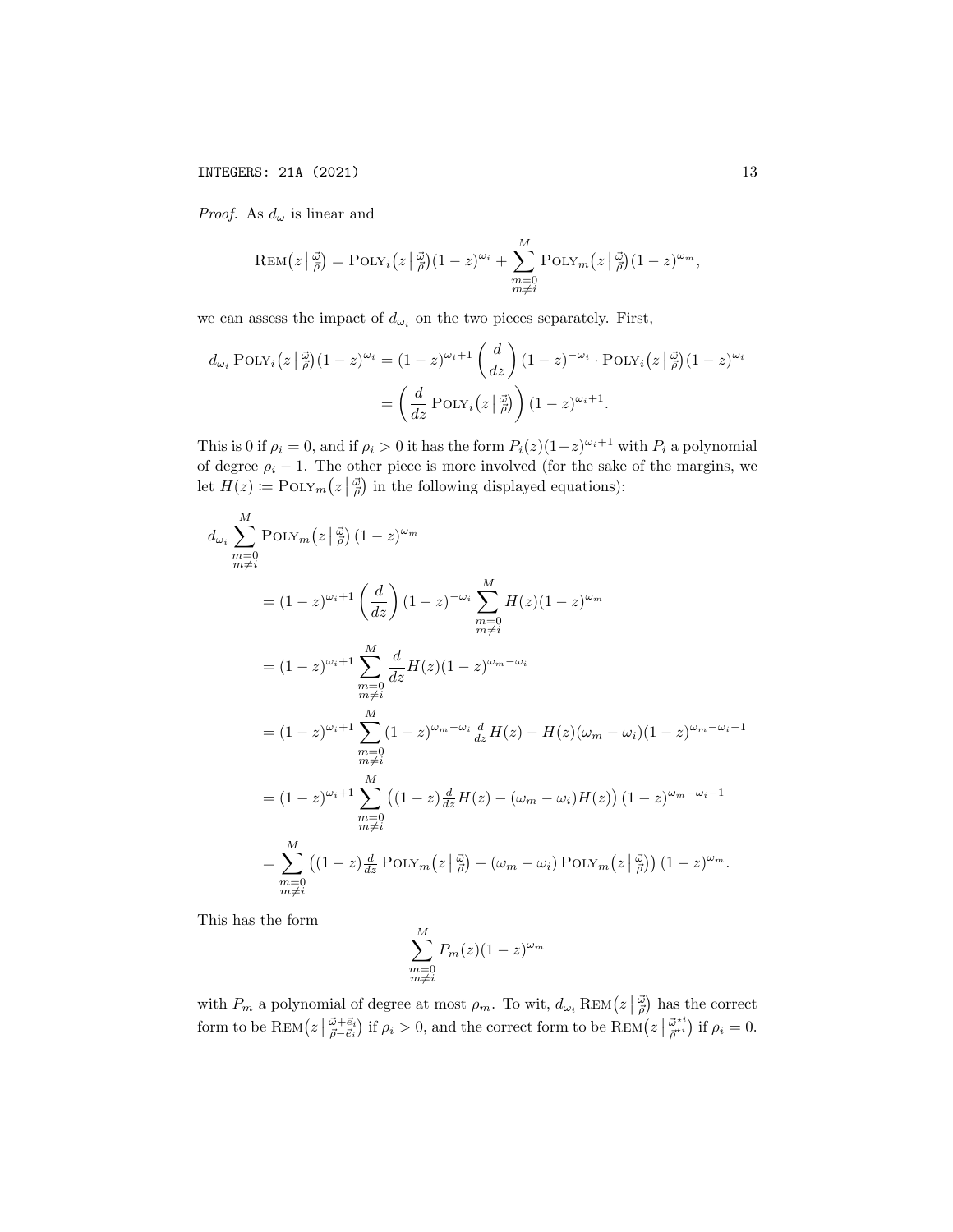By our earlier uniqueness result, it remains only to check that  $d_{\omega_i} \text{Rem} (z|\vec{\phi})$  has a zero (at  $z = 0$ ) of order one less than REM $(z | \frac{\vec{\omega}}{\vec{\rho}})$  and the correct scaling. These are  $\overline{\phantom{a}}$ both clear, as  $(1-z)^{\omega_i+1}$  and  $(1-z)^{-\omega_i}$  have no zero at  $z=0$ , and the  $\frac{d}{dz}$  reduces the order of the zero by one and the scaling coefficient is multiplied by  $\sigma - 1$ .

The last sentence of Claim 12 is now immediate, as the product of operators telescopes

$$
d_{\omega_0+\rho_0}\cdots d_{\omega_0+1}d_{\omega_0} = (1-z)^{\omega_0+\rho_0+1}\left(\frac{d}{dz}\right)^{\rho_0+1}(1-z)^{-\omega_0}.
$$

The previous claim establishes  $\text{REM}(z|\vec{\phi})$  as the solution of a differential equation (henceforth DE), which we make explicit next. Then, we solve the DE to express  $\text{REM}(z \mid \frac{\vec{\omega}}{\rho})$  as an M-fold iterated integral.

**Claim 13.** Let  $D_0, \ldots, D_M$  be the operators

$$
D_i := (1-z)^{\omega_i + \rho_i + 1} \left(\frac{d}{dz}\right)^{\rho_i + 1} (1-z)^{-\omega_i}.
$$

With this notation,  $G(z) = \text{REM}(z | \frac{\vec{\omega}}{\rho})$  is the unique analytic solution to the differential equation

$$
D_{M-1}\cdots D_1 D_0 G(z) = \frac{z^{\rho_M}}{\rho_M!} (1-z)^{\omega_M}
$$

with initial conditions

$$
G^{(\sigma-1)}(0) = 1,
$$
  $G^{(m)}(0) = 0,$   $(0 \le m \le \sigma - 2).$ 

*Proof.* That  $\text{Rem} (z | \vec{\phi})$  satisfies the DE is a consequence of Claim 12, and the initial conditions are part of the definition of REM $(z|\frac{\vec{\omega}}{\rho})$ .

As for uniqueness, suppose that  $G(z) = \sum_{i=0}^{\infty} g_i z^i$ . Observe that the initial conditions force

$$
g_{\sigma-1} = \frac{1}{(\sigma - 1)!}
$$
,  $g_i = 0$ ,  $(0 \le i \le \sigma - 2)$ .

The DE then forces the value of  $g_i$  for  $i \geq \sigma$ .

It would be interesting to use the proof of the above claim to work out the full power series of  $\text{REM}(z \mid \vec{\phi})$ .

## 4.3. Iterated Integrals

Claim 14 is Theorem 4(i), and Claim 15 is Theorem 4(ii).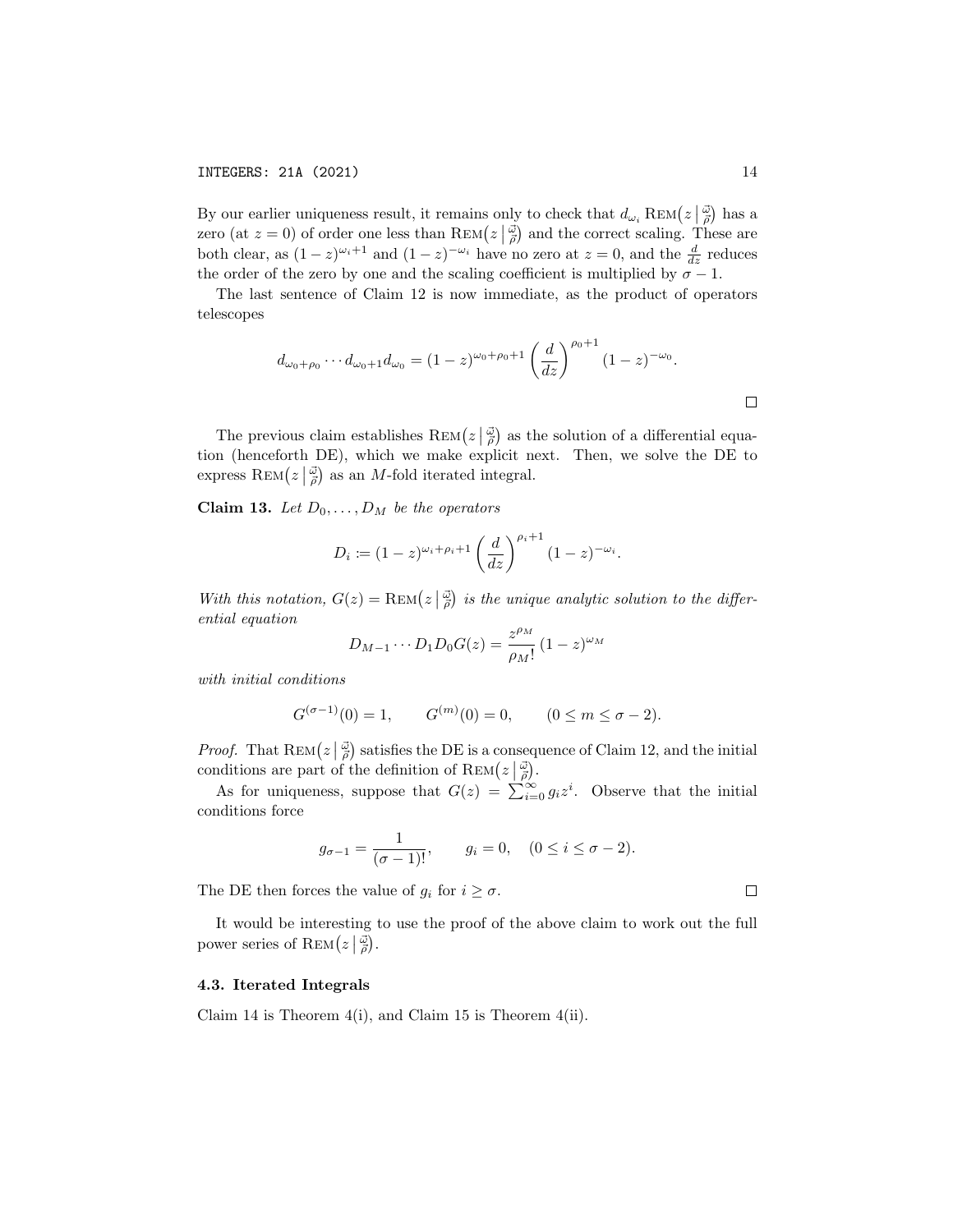**Claim 14** (Mahler). We can represent  $\text{REM}(z|\frac{d}{\rho})$  as an M-fold integral as

$$
\vec{\rho}!\cdot\operatorname{Rem}(z|\frac{\vec{\omega}}{\rho}) =
$$
  

$$
(1-z)^{\omega_0} \int_0^z \int_0^{t_1} \int_0^{t_2} \cdots \int_0^{t_{M-1}} \mathcal{G}(z,t_1,t_2,\ldots,t_M) dt_M \cdots dt_3 dt_2 dt_1,
$$

where

$$
\mathcal{G}(t_0, t_1, \ldots, t_M) = t_M^{\rho_M} \left( \prod_{h=1}^M \left( \frac{t_{h-1} - t_h}{1 - t_h} \right)^{\rho_{h-1}} \right) \left( \prod_{h=1}^M (1 - t_h)^{\omega_h - \omega_{h-1} - 1} \right).
$$

Mahler's Proof [7]. "This [Claim 13] can easily be brought to the following form."  $\Box$ 

This result allows one to produce to an efficient bound for  $\text{Rem} (z|\frac{\vec{\omega}}{\rho})$ , and is thereby a lynchpin in applications. Other authors cite Mahler, or cite authors who cite Mahler. We did not find it easy, and hence indicate in some detail how to arrive at Mahler's conclusion.

Proof. We begin with the differential equation given in Claim 12:

$$
(1-z)^{\omega_0+\rho_0+1}\left(\frac{d}{dz}\right)^{\rho_0+1}(1-z)^{-\omega_0}\operatorname{REM}(z\left|\frac{w}{\rho}\right)=\operatorname{REM}(z\left|\frac{\langle\omega_1,\ldots,\omega_M\rangle}{\langle\rho_1,\ldots,\rho_M\rangle}\right).
$$

Hence,

$$
\left(\frac{d}{dz}\right)^{\rho_0+1} (1-z)^{-\omega_0} \operatorname{Rem}(z \mid \vec{\rho}) = (1-z)^{-(\omega_0+\rho_0+1)} \operatorname{Rem}(z \mid \langle \omega_1, \ldots, \omega_M \rangle)
$$

$$
= \operatorname{Rem}(z \mid \langle \omega_1, \ldots, \omega_M \rangle - \omega_0 - \rho_0 - 1),
$$

where the second equality follows from Proposition 3.

We observe that

$$
\frac{d}{dz} \int_0^z \frac{(z-t)^k}{k!} f(t) dt = \begin{cases} f(z), & k = 0; \\ \int_0^z \frac{(z-t)^{k-1}}{(k-1)!} f(t) dt, & k > 0. \end{cases}
$$

It then follows by repetition that

$$
\left(\frac{d}{dz}\right)^{\rho_0+1} \int_0^z \frac{(z-t)^{\rho_0}}{\rho_0!} f(t) dt = f(z).
$$

Thus  $(1-z)^{-\omega_0} \text{Rem}(z|\vec{\phi})$  and  $\int_0^z$  $\frac{(z-t)^{\rho_0}}{\rho_0!}$  REM $(t \mid \langle \omega_1,...,\omega_M \rangle - \omega_0 - \rho_0-1)$  dt have the same  $(\rho_0 + 1)$ -th derivative. Therefore, they differ by a polynomial with degree at most  $\rho_0$ .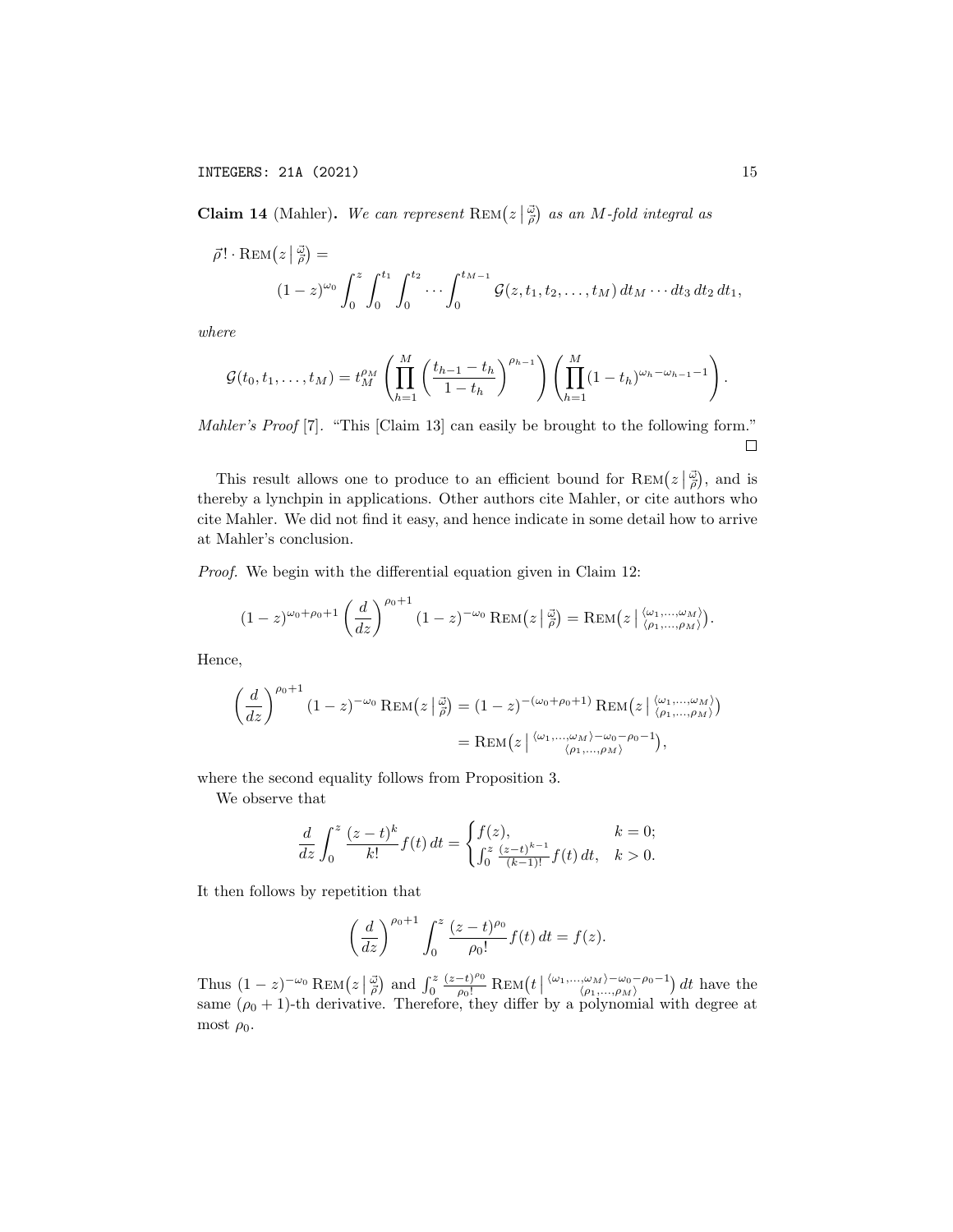## INTEGERS: 21A (2021) 16

From the definition of  $\text{REM}(z|\frac{\vec{\omega}}{\rho})$ , we have

$$
\mathrm{ord}_{z=0}\left(\mathrm{REM}\left(z\left|\begin{array}{l}\vec{\omega}\end{array}\right|\right)=\rho_0+1+\mathrm{ord}_{z=0}\left(\mathrm{REM}\left(t\left|\begin{array}{l}\langle\omega_1,\ldots,\omega_M\rangle-\omega_0-\rho_0-1\rangle\\ \langle\rho_1,\ldots,\rho_M\rangle\end{array}\right|\right),\right.
$$

which dictates that the degree-at-most- $\rho_0$  polynomial is identically 0. We can thus undo the differential operators as

$$
(1-z)^{-\omega_0} \operatorname{Rem} (z | \frac{\vec{\omega}}{\rho}) = \int_0^z \frac{(z-t)^{\rho_0}}{\rho_0!} \operatorname{Rem} (t | \langle \omega_1,...,\omega_M \rangle - \omega_0 - \rho_0 - 1) dt,
$$

whence

$$
\text{REM}\big(z\,\big|\,\vec{\rho}\big) = \frac{(1-z)^{\omega_0}}{\rho_0!} \int_0^z (z-t)^{\rho_0} \,\text{Rem}\big(t\,\big|\,\frac{\langle \omega_1, \dots, \omega_M \rangle - \omega_0 - \rho_0 - 1}{\langle \rho_1, \dots, \rho_M \rangle}\big) \, dt. \tag{2}
$$

We wish to apply equation (2) inductively to express  $\text{Rem} (z | \frac{\vec{\omega}}{\rho})$  as an iterated integral. So that the notation will fit on the page, we define for  $1 \leq i \leq M$ 

$$
S_0 := 0,
$$
  
\n
$$
S_i := \omega_{i-1} + \rho_{i-1} + 1,
$$
  
\n
$$
G_0(z) := \text{REM}(z | \frac{\vec{\omega}}{\rho}),
$$
  
\n
$$
G_i(z) := \text{REM}(z | \frac{\langle \omega_i, \omega_{i+1}, ..., \omega_M \rangle - S_i}{\langle \rho_i, ..., \rho_M \rangle}).
$$

Note that  $G_M(z) = \frac{z^{\rho_M}}{a_M!}$  $\frac{z^{\rho_M}}{\rho_M!}$   $(1-z)^{\omega_M-S_M}$  by Claim 9, while equation (2) gives

$$
G_i(z) = \frac{(1-z)^{\omega_i - S_i}}{\rho_i!} \int_0^z (z-t)^{\rho_i} G_{i+1}(t) dt
$$

for  $0 \leq i \leq M$ . Now, iterating equation (2) gives

$$
\begin{split} \text{REM}(t_0 | \frac{d}{\rho}) &= G_0(t_0) \\ &= \frac{(1 - t_0)^{\omega_0}}{\rho_0!} \int_0^{t_0} (t_0 - t_1)^{\rho_0} G_1(t_1) \, dt_1 \\ &= \frac{(1 - t_0)^{\omega_0}}{\rho_0! \rho_1!} \int_0^{t_0} (t_0 - t_1)^{\rho_0} \cdot (1 - t_1)^{\omega_1 - S_1} \int_0^{t_1} (t_1 - t_2)^{\rho_1} G_2(t_2) \, dt_2 \, dt_1 \\ &\vdots \\ &= \frac{(1 - t_0)^{\omega_0}}{\rho_0! \cdots \rho_M!} \int_0^{t_0} \int_0^{t_1} \cdots \int_0^{t_{M-1}} \mathcal{G}(t_0, t_1, \dots, t_M) \, dt_M \cdots dt_2 \, dt_1, \end{split}
$$

where

$$
\mathcal{G}(t_0, t_1, \dots, t_M) = \left( \prod_{h=0}^{M-1} (t_h - t_{h+1})^{\rho_h} \right) \left( \prod_{h=1}^{M-1} (1 - t_h)^{\omega_h - S_h} \right) t_M^{\rho_M} (1 - t_M)^{\omega_M - S_M}
$$
  
=  $t_M^{\rho_M} \left( \prod_{h=1}^M \left( \frac{t_{h-1} - t_h}{1 - t_h} \right)^{\rho_{h-1}} \right) \left( \prod_{h=1}^M (1 - t_h)^{\omega_h - \omega_{h-1} - 1} \right),$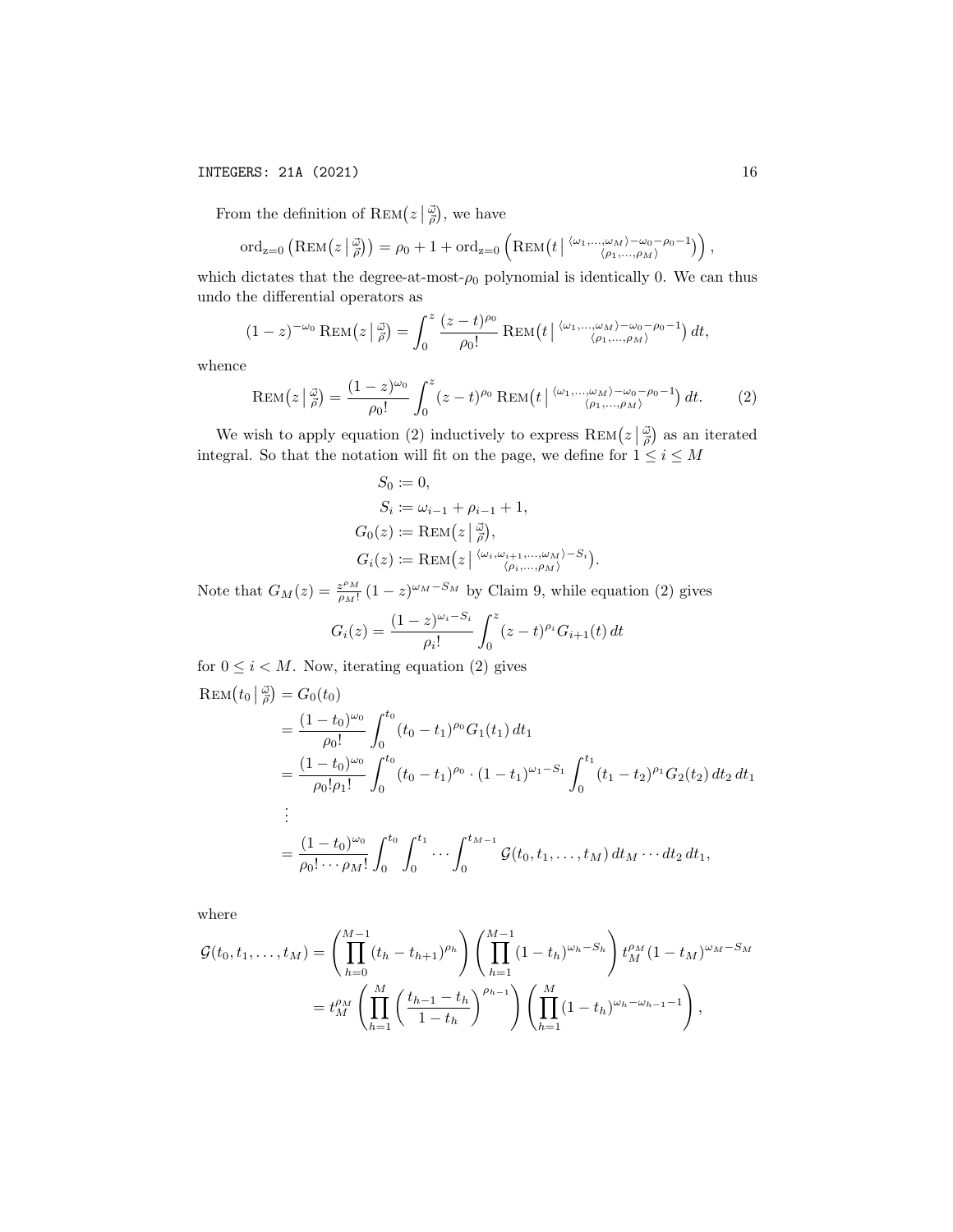as claimed.

**Claim 15.** The Padé remainder  $\text{REM}(z|\frac{d}{\rho})$  is given by the M-dimensional integral

$$
z^{\sigma-1} \frac{(1-z)^{\omega_0}}{\vec{\rho}!} \int_{[0,1]^M} \left( U_M^{-1} \prod_{h=1}^M U_h^{1+\rho_h} \left( \frac{1-u_h}{1-zU_h} \right)^{\rho_{h-1}} (1-zU_h)^{\omega_h-\omega_{h-1}-1} \right) d\vec{u},
$$

where  $U_m = \prod_{h=1}^m u_h$ .

Proof. This follows from the previous claim upon the substitutions

$$
t_h = z \prod_{i=1}^h u_i = z U_h,
$$
  $dt_M dt_{M-1} \cdots dt_2 dt_1 = z^M \prod_{h=1}^{M-1} U_h d\vec{u},$ 

and the obvious algebraic manipulations.

### 4.4. Contour Integrals and Derived Expressions

Claim 16 is Theorem 4(iii). Claim 17 is Theorem 5(i). Claim 18 is Theorem 5(ii). Claim 19 is Theorem  $5(v)$ . Claim 20 is Theorem  $5(iii)$ .

**Claim 16.** Let  $\gamma$  be a simple positively oriented contour enclosing all  $\sigma$  of the complex numbers  $\omega_m + r$  ( $0 \leq m \leq M, 0 \leq r \leq \rho_m$ ). Then

$$
\text{REM}\big(z\,\big|\,\vec{\tilde{\rho}}\big) = \frac{(-1)^{\sigma-1}}{2\pi i} \int_{\gamma} (1-z)^{\xi} \prod_{k=0}^{M} \frac{1}{(\xi-\omega_k)^{\rho_k+1}} \,d\xi.
$$

Proof. Set

$$
I(z \mid \vec{\rho}) := \frac{(-1)^{\sigma - 1}}{2\pi i} \int_{\gamma} (1 - z)^{\xi} \prod_{k=0}^{M} \frac{1}{(\xi - \omega_k)^{\rho_k + 1}} d\xi,
$$

and, as in Claim 13,

$$
D_i := (1-z)^{\omega_i + \rho_i + 1} \left(\frac{d}{dz}\right)^{\rho_i + 1} (1-z)^{-\omega_i}.
$$

We will show that

$$
D_0I(z|\vec{\phi})=I(z|\vec{\phi}^{*0}_{\vec{\omega}^{*0}}).
$$

Substituting yields

$$
D_0 I(z | \frac{z}{\rho}) = (1 - z)^{\omega_0 + \rho_0 + 1} \left(\frac{d}{dz}\right)^{\rho_0 + 1} (1 - z)^{-\omega_0} I(z | \frac{z}{\rho})
$$
  
=  $(1 - z)^{\omega_0 + \rho_0 + 1} \left(\frac{d}{dz}\right)^{\rho_0 + 1} \frac{(-1)^{\sigma - 1}}{2\pi i} \int_{\gamma} (1 - z)^{\xi - \omega_0} \prod_{k=0}^{M} \frac{1}{(\xi - \omega_k)^{\rho_k + 1}} d\xi.$ 

 $\Box$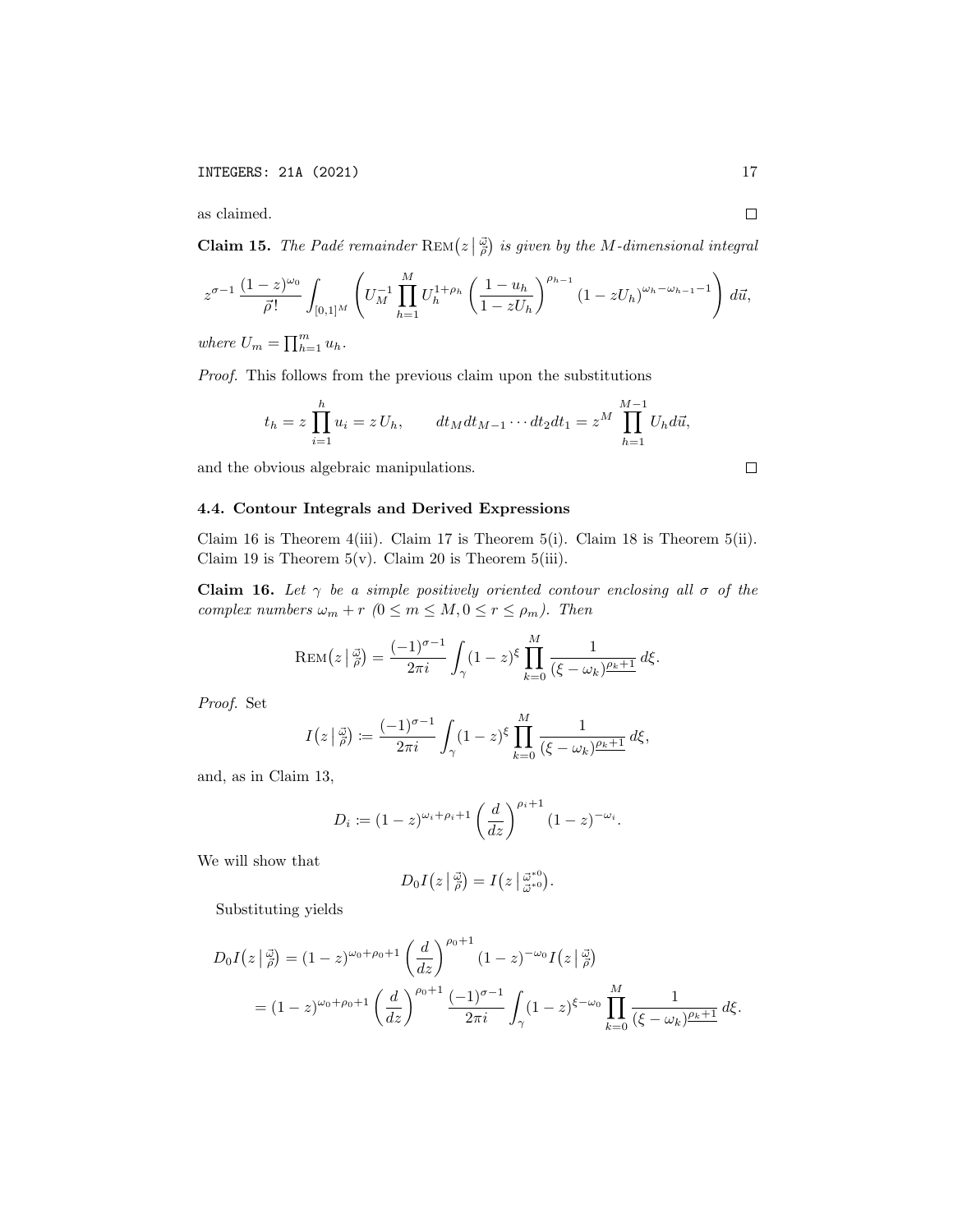As

$$
\left(\frac{d}{dz}\right)^{\rho_0+1} (1-z)^{\xi-\omega_0} = (-1)^{\rho_0+1} (\xi-\omega_0)^{\rho_0+1} (1-z)^{\xi-\omega_0-\rho_0-1},
$$

differentiating under the integral eliminates the  $k = 0$  factor in the product, giving

$$
D_0I(z|\vec{\phi}) = \frac{(-1)^{\sigma-\rho_0-2}}{2\pi i} \int_{\gamma} (1-z)^{\xi} \prod_{k=1}^M \frac{1}{(\xi-\omega_k)^{\rho_k+1}} d\xi = I(z|\vec{\phi}^{*0})
$$

We iterate, using  $D_1, \ldots, D_{M-1}$  successively to remove all but the final coordinates of  $\vec{\omega}, \vec{\rho}$ , arriving at

$$
D_{M-1}\cdots D_1D_0I(z|\frac{d}{\rho})=I(z|\frac{\langle \omega_M \rangle}{\langle \rho_M \rangle})=\frac{(-1)^{\rho_M}}{2\pi i}\int_{\gamma}\frac{(1-z)^{\xi}}{(\xi-\omega_M)^{\rho_M+1}}d\xi.
$$

By partial fractions [5, equation (5.41) in Section 5.3]

$$
\frac{(-1)^{\rho_M}}{(\xi - \omega_M)^{\rho_M + 1}} = \frac{1}{\rho_M!} \sum_{r=0}^{\rho_M} \frac{(-1)^r}{\xi - \omega_M - r} {\rho_M \choose r},
$$

and with Cauchy's Integral Formula we conclude

$$
\frac{(-1)^{\rho_M}}{2\pi i} \int_{\gamma} \frac{(1-z)^{\xi}}{(\xi - \omega_M)^{\rho_M + 1}} d\xi = \frac{1}{2\pi i} \int_{\gamma} \frac{(1-z)^{\xi}}{\rho_M!} \sum_{r=0}^{\rho_M} \frac{(-1)^r}{\xi - \omega_M - r} {(\rho_M) \choose r} d\xi
$$
  

$$
= \frac{1}{\rho_M!} \sum_{r=0}^{\rho_M} {\rho_M \choose r} (-1)^r \frac{1}{2\pi i} \int_{\gamma} \frac{(1-z)^{\xi}}{\xi - \omega_M - r} d\xi
$$
  

$$
= \frac{1}{\rho_M!} \sum_{r=0}^{\rho_M} {\rho_M \choose r} (-1)^r (1-z)^{\omega_M + r}
$$
  

$$
= \frac{(1-z)^{\omega_M}}{\rho_M!} \sum_{r=0}^{\rho_M} {\rho_M \choose r} (z-1)^r
$$
  

$$
= \frac{(1-z)^{\omega_M}}{\rho_M!} z^{\rho_M}.
$$

Thus,  $I(z|\vec{\phi})$  satisfies the DE in Claim 13. We now show that it also satisfies the initial conditions given there, and so by Claim 13 we will have  $I(z|\vec{\phi}) = \text{REM}(z|\vec{\phi})$ .

As for the initial conditions, it remains to show that  $\frac{d^{r}}{dz^{r}}I(z|\vec{\phi})|_{z=0}=0$  for  $0 \le r \le \sigma - 2$ , and for  $r = \sigma - 1$  we get 1. We start with

$$
\frac{d^r}{dz^r}I(z|\vec{\tilde{\rho}}) = \frac{(-1)^{\sigma-1}}{2\pi i} \int_{\gamma} (-1)^r \xi^r (1-z)^{\xi-r} \prod_{k=0}^M \frac{1}{(\xi - \omega_k)^{\rho_k + 1}} d\xi
$$

and evaluating this at  $z = 0$  gives

$$
\frac{(-1)^{\sigma-r-1}}{2\pi i} \int_{\gamma} \frac{\xi^{\underline{r}}}{\prod_{k=0}^{M} (\xi - \omega_k)^{\underline{\rho_k}+1}} d\xi.
$$
 (3)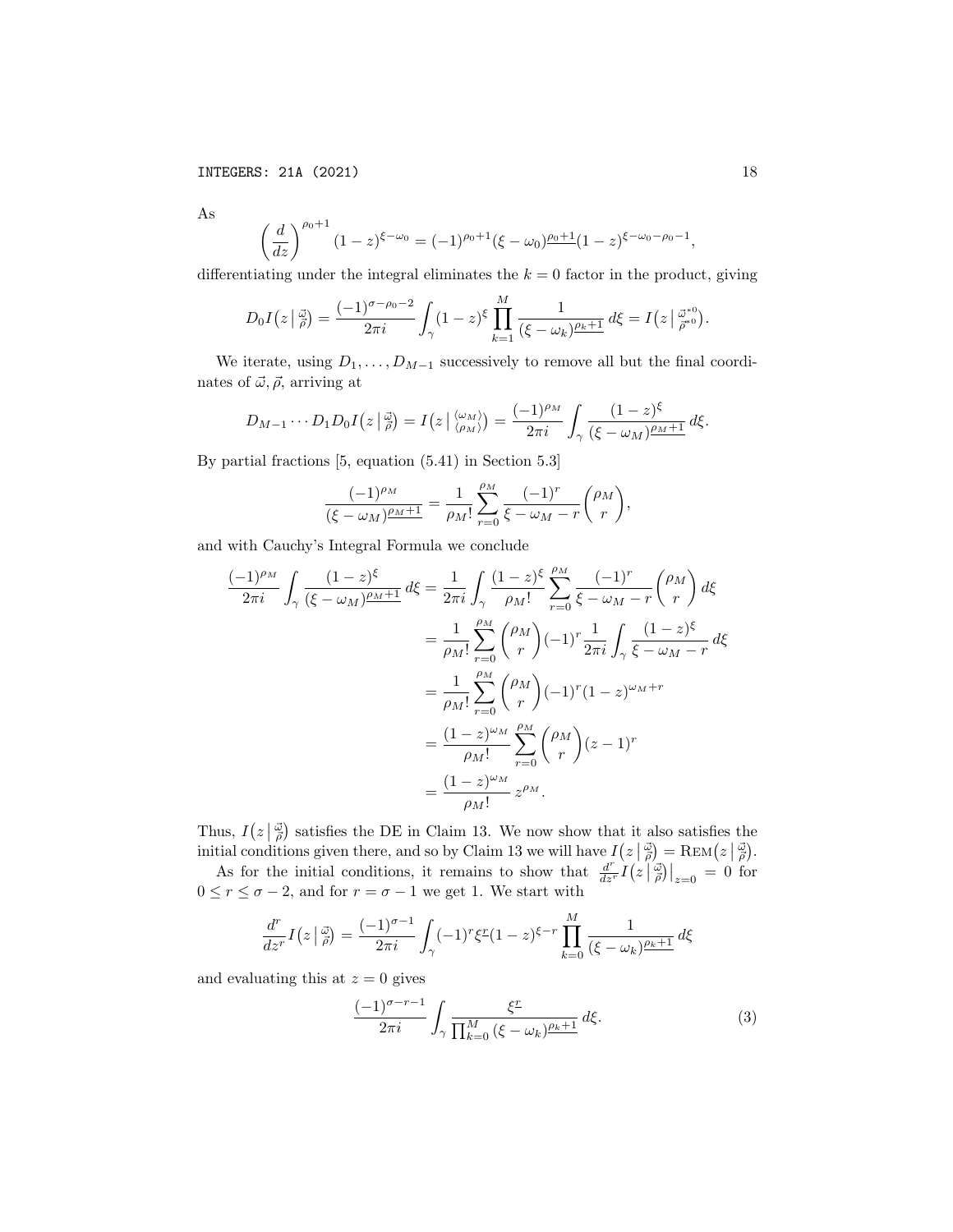We may take  $\gamma$  to be a circle with large radius N, where  $N > \omega_k + r$  for  $0 \leq k \leq M$ and  $0 \leq r \leq \rho_k + 1$ . We now appeal to an argument that has little to do with our particular integrand, and so we generalize. Let  $P(\xi) = \prod (\xi - p_j)$  be a monic polynomial of degree r, and let  $Q(\xi) = \prod(\xi - q_j)$  be a monic polynomial of degree  $\sigma$ with all of its roots inside  $|\xi| = N$ . Then, using the substitution  $\xi \mapsto N^2/u$ , which reverses the orientation of the contour,

$$
\frac{1}{2\pi i} \int_{|\xi|=N} \frac{P(\xi)}{Q(\xi)} d\xi = \frac{1}{2\pi i} \int_{|u|=N} \frac{P(N^2/u)}{Q(N^2/u)} \frac{N^2}{u^2} du
$$
  
= 
$$
\frac{N^2}{2\pi i} \int_{|u|=N} \frac{\prod_{i} (N^2/u - p_j)}{\prod_{i} (N^2/u - q_j)} \frac{du}{u^2}
$$
  
= 
$$
\frac{N^2}{2\pi i} \int_{|u|=N} \frac{\prod_{i} (N^2 - up_j)}{\prod_{i} (N^2 - up_j)} u^{\sigma - r - 2} du.
$$

As all the roots of the denominator  $\prod (N^2 - uq_j)$  are outside the contour, this integral is 0 provided that  $\sigma - r - 2 \ge 0$ , that is, provided  $r \le \sigma - 2$ . If  $r = \sigma - 1$ , then

$$
\frac{1}{2\pi i} \int_{|\xi|=N} \frac{P(\xi)}{Q(\xi)} d\xi = \frac{N^2}{2\pi i} \int_{|u|=N} \frac{\prod (N^2 - up_j)}{\prod (N^2 - uq_j)} u^{\sigma - r - 2} du
$$
  
=  $N^2 \cdot \frac{\prod (N^2 - 0 \cdot p_j)}{\prod (N^2 - 0 \cdot q_j)} = N^2 \cdot \frac{(N^2)^r}{(N^2)^{\sigma}} = 1.$ 

**Claim 17.** Let  $\gamma_m$  be a simple positively oriented contour enclosing all  $\rho_m + 1$  of the complex numbers  $\omega_m + r$  ( $0 \le r \le \rho_m$ ) and none of  $\omega_k + r$  ( $0 \le k \le M, k \ne$  $m, 0 \leq r \leq \rho_m$ ). Then

$$
POLY_m(z|\vec{\tilde{\rho}}) = \frac{(-1)^{\sigma-1}}{2\pi i} \int_{\gamma_m} (1-z)^{\xi-\omega_m} \prod_{k=0}^M \frac{1}{(\xi-\omega_k)^{\rho_k+1}} d\xi.
$$

*Proof.* As no pair of the  $\omega_i$  has a difference that is an integer, the  $\sigma$  numbers  $\omega_m + r$ , where  $0 \leq m \leq M, 0 \leq r \leq \rho_m$ , are distinct. Set

$$
\Phi_{r,m}(\xi) := (\xi - \omega_m - r) \prod_{k=0}^M \frac{1}{(\xi - \omega_k)^{\rho_k + 1}},
$$

where we understand the removable singularity to be removed. Observe that each  $\Phi_{r,m}$  has  $\sigma - 1$  simple poles. We will evaluate  $\text{REM}(z|\frac{\vec{\omega}}{\rho})$  using Cauchy's Integral Formula. Let  $\gamma_{r,m}$  be a simple closed contour enclosing  $\omega_m + r$ , but none of the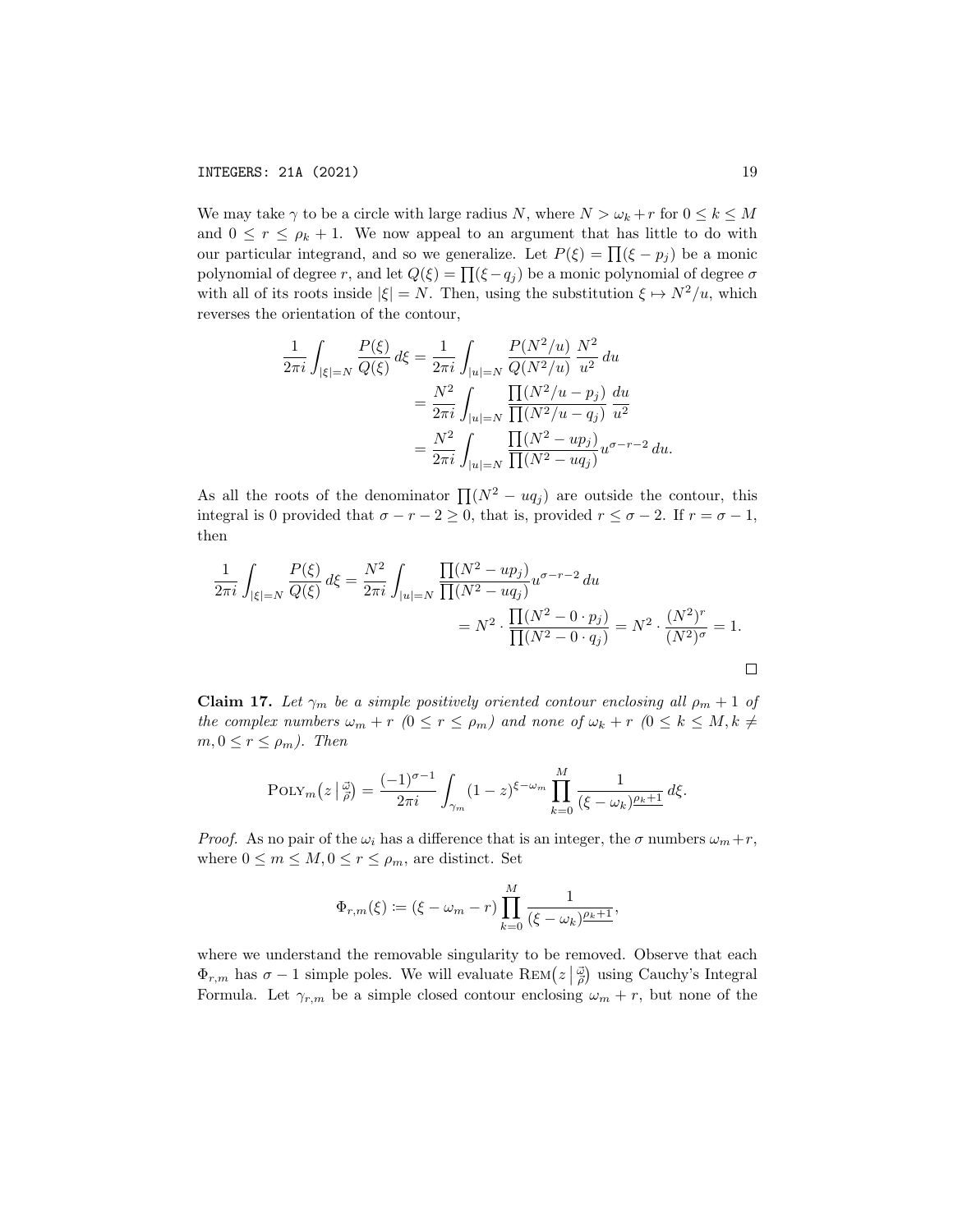roots of  $\Phi_{r,m}$ . From Claim 16, we find that

$$
\text{REM}(z | \frac{v}{\rho}) = \frac{(-1)^{\sigma - 1}}{2\pi i} \int_{\gamma} (1 - z)^{\xi} \prod_{k=0}^{M} \frac{1}{(\xi - \omega_k)^{\rho_k + 1}} d\xi
$$
  
=  $(-1)^{\sigma - 1} \sum_{m=0}^{M} \sum_{r=0}^{\rho_m} \frac{1}{2\pi i} \int_{\gamma_{r,m}} \frac{(1 - z)^{\xi} \Phi_{r,m}(\xi)}{\xi - \omega_m - r} d\xi$   
=  $(-1)^{\sigma - 1} \sum_{m=0}^{M} \sum_{r=0}^{\rho_m} (1 - z)^{\omega_m + r} \Phi_{r,m}(\omega_m + r)$   
=  $\sum_{m=0}^{M} \left( (-1)^{\sigma - 1} \sum_{r=0}^{\rho_m} (1 - z)^{r} \Phi_{r,m}(\omega_m + r) \right) (1 - z)^{\omega_m}.$ 

We now notice that

$$
POLY_m(z | \vec{\phi}) = (-1)^{\sigma - 1} \sum_{r=0}^{\rho_m} (1 - z)^r \Phi_{r,m}(\omega_m + r), \tag{4}
$$

as this is a polynomial of the required degree.

Also,

$$
\frac{(-1)^{\sigma-1}}{2\pi i} \int_{\gamma_m} (1-z)^{\xi-\omega_m} \prod_{k=0}^M \frac{1}{(\xi-\omega_k)^{\rho_k+1}} d\xi
$$
  

$$
= (-1)^{\sigma-1} \sum_{r=0}^{\rho_m} \frac{1}{2\pi i} \int_{\gamma_{m,r}} \frac{(1-z)^{\xi-\omega_m} \Phi_{r,m}(\xi)}{\xi-\omega_m-r} d\xi
$$
  

$$
= (-1)^{\sigma-1} \sum_{r=0}^{\rho_m} (1-z)^{(\omega_m+r)-\omega_m} \Phi_{r,m}(\omega_m+r)
$$
  

$$
= (-1)^{\sigma-1} \sum_{r=0}^{\rho_m} (1-z)^r \Phi_{r,m}(\omega_m+r)
$$
  

$$
= \text{PoLY}_m(z \mid \vec{\beta}).
$$

 $\Box$ 

**Claim 18.** 
$$
\text{POLY}_m(z \mid \frac{\vec{\omega}}{\rho}) = \frac{1}{\rho_m!} \sum_{r=0}^{\rho_m} (z-1)^r { \rho_m \choose r} \prod_{\substack{k=0 \ k \neq m}}^M \frac{1}{(\omega_k - \omega_m - r)^{\overline{\rho_k + 1}}}.
$$

Proof. We continue with the notation of the proof of Claim 17. In particular, we simplify the expression (4). Observe that

$$
\Phi_{r,m}(\xi) = \left[ \prod_{\substack{k=0 \\ k \neq m}}^M \frac{1}{(\xi - \omega_k)^{\underline{\rho_k + 1}}} \right] \cdot \left[ \prod_{\substack{r' = 0 \\ r' \neq r}}^{\rho_m} \frac{1}{\xi - \omega_m - r'} \right]
$$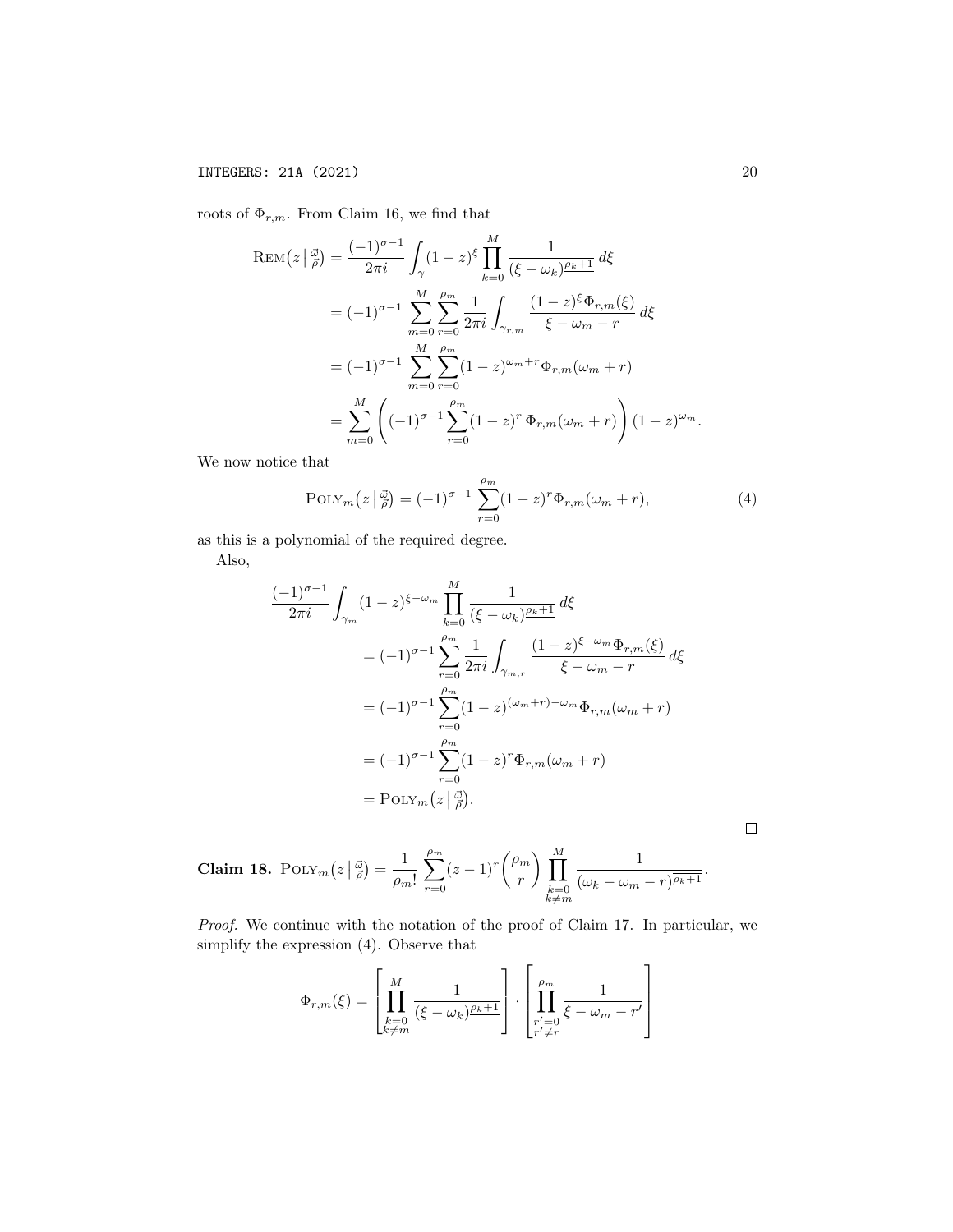so that

$$
\Phi_{r,m}(\omega_m+r) = \left[ \prod_{\substack{k=0 \ k \neq m}}^M \frac{1}{(\omega_m - \omega_k+r)^{\underline{\rho_k}+1}} \right] \cdot \left[ \prod_{\substack{r'=0 \ r'\neq r}}^{\rho_m} \frac{1}{r-r'} \right].
$$

Now,

$$
\prod_{\substack{r'=0\\r'\neq r}}^{p_m} (r-r') = (r)(r-1)\cdots(2)(1)(-1)(-2)\cdots(r-\rho_m) = (-1)^{r-\rho_m} r! \, (\rho_m-r)!,
$$

so that

$$
\frac{1}{\prod_{\substack{r'=0\\r'\neq r}}^{\rho_m}(r-r')}=\frac{(-1)^{r-\rho_m}}{\rho_m!}\binom{\rho_m}{r}.
$$

Also,

$$
\prod_{\substack{k=0\\k\neq m}}^{M} (\omega_m - \omega_k + r)^{\rho_k + 1} = \prod_{\substack{k=0\\k\neq m}}^{M} (-1)^{\rho_k + 1} (\omega_k - \omega_m - r)^{\overline{\rho_k + 1}}
$$
\n
$$
= (-1)^{\sigma - \rho_m - 1} \prod_{\substack{k=0\\k\neq m}}^{M} (\omega_k - \omega_m - r)^{\overline{\rho_k + 1}}.
$$

We now have  $\text{PoLY}_m(z|\frac{\vec{\omega}}{\rho})$  as claimed.

**Claim 19.** Set  $W := W(m, k) = \omega_k - \omega_m$ , and define  $C_{m, k, r}$  by

$$
C_{m,k,r} := \binom{\rho_k}{r},
$$

if  $m = k$ , by

$$
C_{m,k,r} := (-1)^{\rho_k+1} \binom{r}{\rho_k}^{-1} \frac{\Gamma(r+1)}{\Gamma(r+1-W)} \frac{\Gamma(r-\rho_k-W)}{\Gamma(r-\rho_k+1)}
$$

if  $m \neq k$  and  $\rho_k < r$ , and by

$$
C_{m,k,r} := (-1)^r \binom{\rho_k}{r} \frac{\Gamma(r+1)}{\Gamma(r+1-W)} \frac{\Gamma(\rho_k - r + 1)}{\Gamma(\rho_k - r + 1 + W)} \frac{\pi}{\sin(\pi W)}
$$

if  $m \neq k$  and  $\rho_k \geq r$ . Then, we have

$$
POLY_m(z | \frac{z}{\rho}) = \frac{1}{\rho!} \sum_{r=0}^{\rho_m} (z-1)^r \prod_{k=0}^M C_{m,k,r}.
$$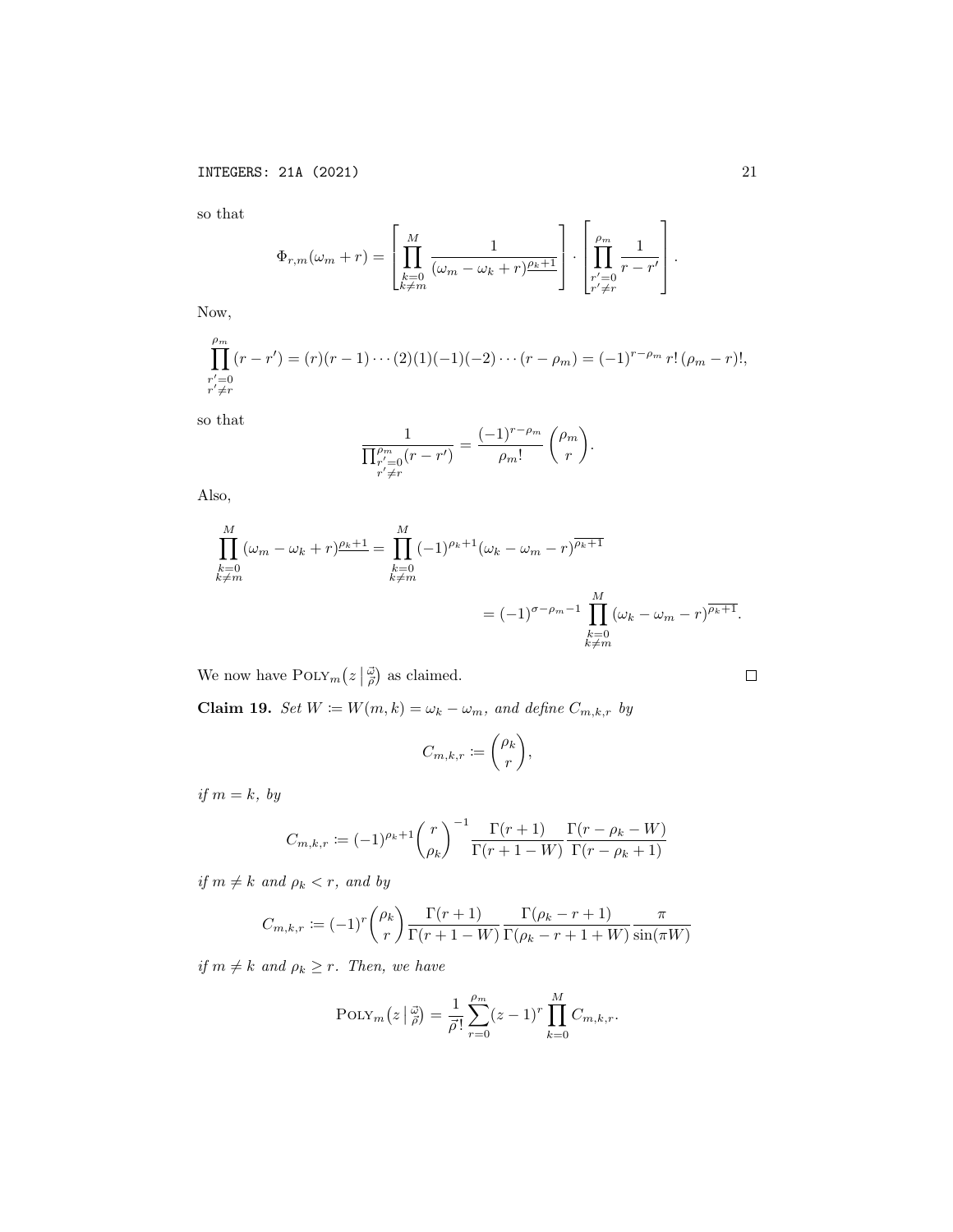*Proof.* We begin from Claim 18, writing W in place of  $\omega_k - \omega_m$ :

$$
\text{POLY}_{m}(z | \frac{z}{\rho}) = \frac{1}{\rho_{m}!} \sum_{r=0}^{\rho_{m}} (z-1)^{r} { \rho_{m} \choose r} \prod_{\substack{k=0 \\ k \neq m}}^{M} \frac{1}{(W-r)^{\overline{\rho_{k}+1}}}
$$

$$
= \frac{1}{\overline{\rho}!} \sum_{r=0}^{\rho_{m}} (z-1)^{r} { \rho_{m} \choose r} \prod_{\substack{k=0 \\ k \neq m}}^{M} \frac{\rho_{k}!}{(W-r)^{\overline{\rho_{k}+1}}}.
$$

If  $k \neq m$  and  $\rho_k < r$ , then

$$
\rho_k! = {r \choose \rho_k}^{-1} \frac{r!}{(r - \rho_k)!} = {r \choose \rho_k}^{-1} \frac{\Gamma(r+1)}{\Gamma(r - \rho_k + 1)}
$$

and

$$
(W-r)^{\overline{\rho_k+1}} = (-1)^{\rho_k+1}(r-W)^{\rho_k+1} = (-1)^{\rho_k+1} \frac{\Gamma(r-W+1)}{\Gamma(r-W-\rho_k)}.
$$

Combining these,

$$
\frac{\rho_k!}{(W-r)^{\overline{\rho_k+1}}} = (-1)^{\rho_k+1} {r \choose \rho_k}^{-1} \frac{\Gamma(r+1)}{\Gamma(r-\rho_k+1)} \frac{\Gamma(r-W-\rho_k)}{\Gamma(r-W+1)}
$$

$$
= (-1)^{\rho_k+1} {r \choose \rho_k}^{-1} \frac{\Gamma(r+1)}{\Gamma(r+1-W)} \frac{\Gamma(r-\rho_k-W)}{\Gamma(r-\rho_k+1)}
$$

$$
= C_{m,k,r}.
$$

If  $k \neq m$  and  $\rho_k \geq r$ , then

$$
\rho_k! = \binom{\rho_k}{r} r!(\rho_k - r)! = \binom{\rho_k}{r} \Gamma(r+1)\Gamma(\rho_k - r + 1)
$$

and

$$
(W-r)^{\overline{\rho_k+1}} = (W-r)^{\overline{r}} \cdot W^{\overline{\rho_k+1-r}}
$$
  
=  $(-1)^r (r-W)^{\underline{r}} \cdot (W+\rho_k-r) \frac{\rho_k-r+1}{r}$   
=  $(-1)^r \frac{\Gamma(r-W+1)}{\Gamma(r-W-r+1)} \cdot \frac{\Gamma(\rho_k-r+W+1)}{\Gamma(\rho_k-r+W-(\rho_k-r+1)+1)}$   
=  $(-1)^r \frac{\Gamma(r+1-W)\Gamma(\rho_k-r+1+W)}{\Gamma(1-W)\Gamma(W)}.$ 

By Euler's reflection formula for the Gamma fucntion,  $\Gamma(1-W)\Gamma(W) = \pi/\sin(\pi W)$ . Combining these,

$$
\frac{\rho_k!}{(W-r)^{\overline{\rho_k+1}}} = (-1)^r \frac{\pi}{\sin(\pi W)} \frac{\Gamma(r+1)}{\Gamma(r+1-W)} \frac{\Gamma(\rho_k - r + 1)}{\Gamma(\rho_k - r + 1 + W)} {\rho_k \choose r}
$$

$$
= C_{m,k,r}.
$$

This concludes the proof.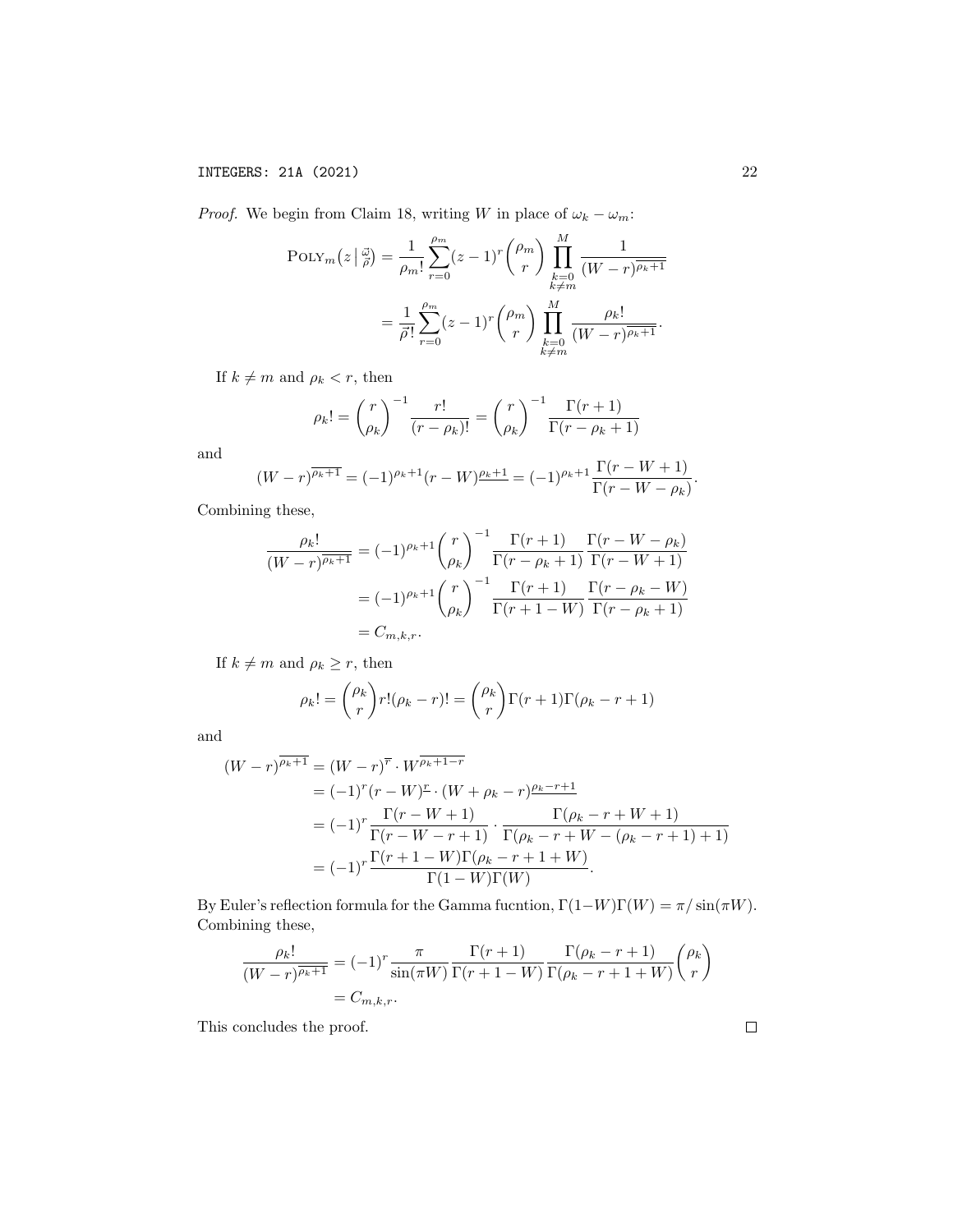Claim 20. For  $M \geq 1$ , we can represent  $\text{POLY}_m(z|\vec{\phi})$  as an M-fold iterated (principal value) contour integral as

$$
POLY_m(z | \frac{z}{\rho}) = \frac{Q_m}{\rho!} \int_{(G)} T_m^{-\omega_m - 1} \left( \prod_{\substack{k=0 \\ k \neq m}}^M t_k^{\omega_k} (1 + t_k)^{\rho_k} \right) \left( 1 - (-1)^M \frac{1 - z}{T_m} \right)^{\rho_m} d\vec{t},
$$

where

$$
Q_m := \prod_{\substack{k=0 \ k \neq m}}^M \frac{1}{2i \sin(\pi(\omega_k - \omega_m))}
$$
  

$$
T_m := \prod_{\substack{k=0 \ k \neq m}}^M t_k
$$
  

$$
\int_{(G)} := \int_{|t_0| = 1} \cdots \int_{|t_{m-1}| = 1} \int_{|t_{m+1}| = 1} \cdot \int_{|t_M| = 1}
$$
  

$$
d\vec{t} := dt_M \cdots dt_{m+1} dt_{m-1} \cdots t_1.
$$

Proof. By induction and integration-by-parts, we notice that

$$
\text{P.V.} \int_{|t|=1} t^{x-1} (1+t)^{\rho} \, dt = \int_{-\pi}^{\pi} e^{i(x-1)t} (1+e^{it})^{\rho} \, i e^{it} \, dt = \frac{2i \sin(\pi x) \, \rho!}{x^{\rho+1}},\qquad(5)
$$

provided that  $\rho$  is a nonnegative integer and  $x \in \mathbb{C} \setminus \{0, -1, -2, \dots\}$ . In this claim and its proof, all integrals are understood to be principal values.

Beginning with Claim 18, we may write  $\text{PoLY}_m(z|\vec{\phi})$  as

$$
\begin{split} &\text{POLY}_{m}(z \mid \frac{\vec{\omega}}{\rho}) \\ &= \frac{1}{\rho_m!} \sum_{r=0}^{\rho_m} (z-1)^r \binom{\rho_m}{r} \prod_{\substack{k=0 \ k \neq m}}^M \frac{1}{(\omega_k - \omega_m - r)^{\overline{\rho_k + 1}}} \\ &= \frac{1}{\vec{\rho}!} \sum_{r=0}^{\rho_m} (z-1)^r \binom{\rho_m}{r} \prod_{\substack{k=0 \ k \neq m}}^M \frac{1}{2i \sin(\pi(\omega_k - \omega_m - r))} \frac{2i \sin(\pi(\omega_k - \omega_m - r)) \rho_k!}{(\omega_k - \omega_m - r)^{\overline{\rho_k + 1}}} . \end{split}
$$

We now use equation (5) to continue

$$
\begin{split} \text{POLY}_{m}(z | \frac{\vec{\omega}}{\rho}) \\ &= \frac{1}{\vec{\rho}!} \sum_{r=0}^{\rho_{m}} (z-1)^{r} \binom{\rho_{m}}{r} \prod_{\substack{k=0 \ k \neq m}}^{M} (-1)^{r} Q_{m} \int_{|t_{k}|=1} t_{k}^{\omega_{k}-\omega_{m}-r-1} (1+t_{k})^{\rho_{k}} dt_{k} \\ &= \frac{Q_{m}}{\vec{\rho}!} \sum_{r=0}^{\rho_{m}} (-1)^{rM} (z-1)^{r} \binom{\rho_{m}}{r} \prod_{\substack{k=0 \ k \neq m}}^{M} \int_{|t_{k}|=1} t_{k}^{\omega_{k}-\omega_{m}-r-1} (1+t_{k})^{\rho_{k}} dt_{k} \end{split}
$$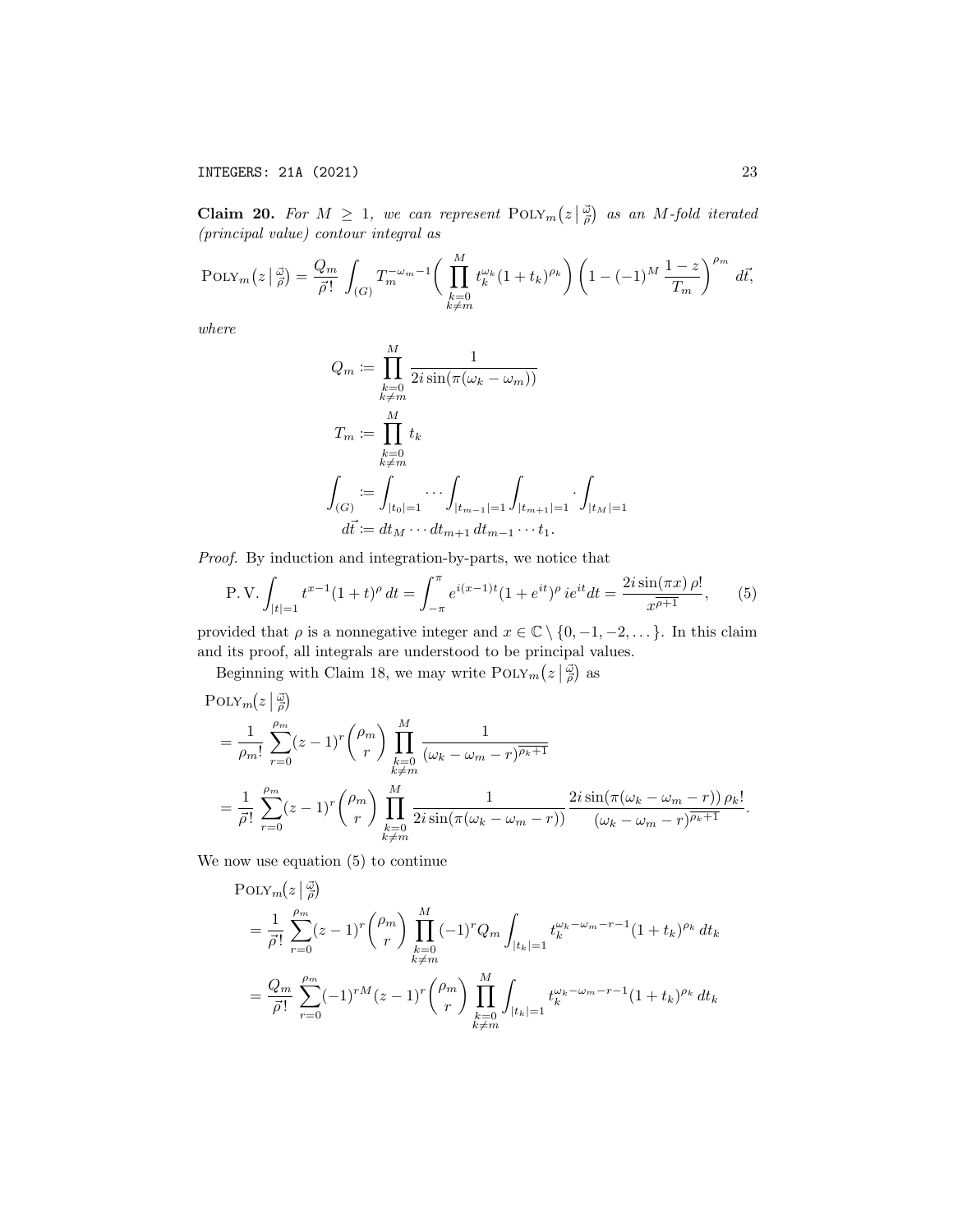Compressing the product of integrals using the  $\int_{(G)}$  notation, we continue with

$$
\begin{split} &\text{POLY}_{m}(z | \frac{d}{\rho}) \\ &= \frac{Q_{m}}{\bar{\rho}!} \int_{(G)} \sum_{r=0}^{\rho_{m}} (-1)^{r} M(z-1)^{r} \binom{\rho_{m}}{r} \prod_{\substack{k=0 \ k \neq m}}^{M} t_{k}^{\omega_{k} - \omega_{m} - r - 1} (1 + t_{k})^{\rho_{k}} d\vec{t} \\ &= \frac{Q_{m}}{\bar{\rho}!} \int_{(G)} \sum_{r=0}^{\rho_{m}} (-1)^{r} M(z-1)^{r} \binom{\rho_{m}}{r} T_{m}^{-r} T_{m}^{-\omega_{m} - 1} \prod_{\substack{k=0 \ k \neq m}}^{M} t_{k}^{\omega_{k}} (1 + t_{k})^{\rho_{k}} d\vec{t} \\ &= \frac{Q_{m}}{\bar{\rho}!} \int_{(G)} T_{m}^{-\omega_{m} - 1} \left( \prod_{\substack{k=0 \ k \neq m}}^{M} t_{k}^{\omega_{k}} (1 + t_{k})^{\rho_{k}} \right) \sum_{r=0}^{\rho_{m}} \binom{\rho_{m}}{r} \left( (-1)^{M} \frac{z-1}{T_{m}} \right)^{r} d\vec{t} \\ &= \frac{Q_{m}}{\bar{\rho}!} \int_{(G)} T_{m}^{-\omega_{m} - 1} \left( \prod_{\substack{k=0 \ k \neq m}}^{M} t_{k}^{\omega_{k}} (1 + t_{k})^{\rho_{k}} \right) \left( 1 - (-1)^{M} \frac{1-z}{T_{m}} \right)^{\rho_{m}} d\vec{t}, \end{split}
$$

as asserted in the Claim.

## 4.5. Hypergeometric Functions

Claim 21 below is Theorem  $4(v)$ , and Claim 23 is Theorem  $5(iv)$ .

The Meijer G-function [8] is defined for natural numbers  $m, n, p, q$ , provided  $m \leq$ q and  $n \leq p$ , although we only encounter it here with  $n = 0, m = p = q = M + 1$ . It is denoted

$$
G_{p, q}^{m, n}\left(z \mid a_1, a_2, \ldots, a_p \atop b_1, b_2, \ldots, b_q\right)
$$

and defined as

$$
\frac{1}{2\pi i}\int_C \frac{\prod_{k=1}^m\Gamma(s+b_k)\prod_{k=1}^n\Gamma(1-a_k-s)}{\prod_{k=n+1}^p\Gamma(s+a_k)\prod_{k=m+1}^q\Gamma(1-b_k-s)}z^{-s}\,ds,
$$

where C is a particular infinite contour that separates the poles of  $\Gamma(1-a_k-s)$  from those of  $\Gamma(b_k + s)$ ; the particular contour required for convergence varies depending on  $m, n, p, q, z$ .

Claim 21. REM $(z|\frac{d}{\rho})$ , when  $|z| < 1$  and  $|1 - z| < 1$ , is a special value of Meijer's G-function

$$
\text{REM}\big(z\,\big|\,\vec{\phi}\big) = G_{M+1,\ M+1}^{M+1,\ 0}\bigg(1-z\,\bigg|\,\vec{\omega}+\vec{\rho}+1\,\bigg).
$$

Sketch of Proof. With  $m = p = q = M + 1, n = 0$ , we see that

$$
\prod_{k=1}^{n} \Gamma(1 - a_k - s) = \prod_{k=m+1}^{q} \Gamma(1 - b_k - s) = 1.
$$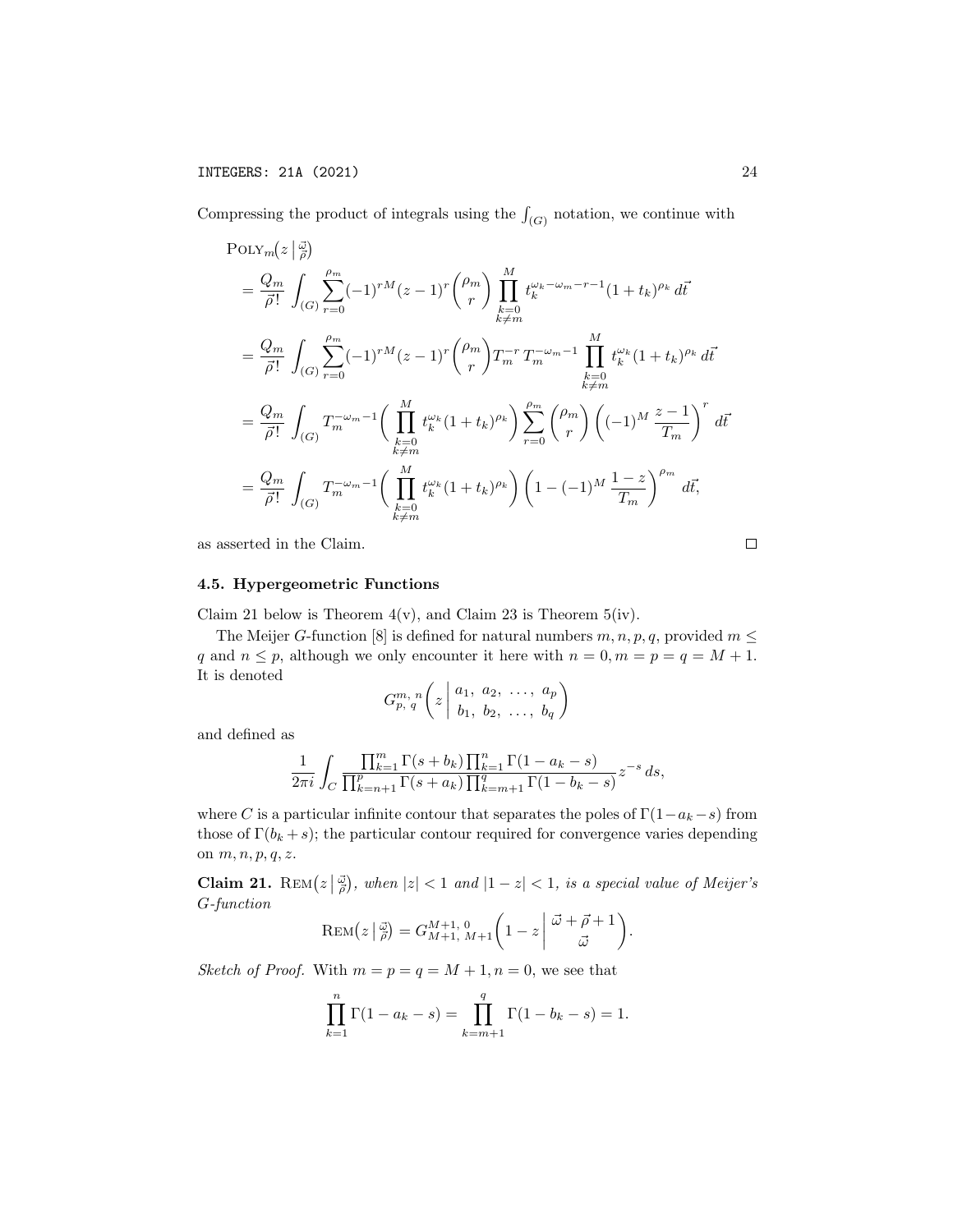INTEGERS: 21A (2021) 25

Further, with  $a_{k+1} = \omega_k + \rho_k + 1$ ,  $b_{k+1} = \omega_k$ ,

$$
\frac{\prod_{k=1}^{m} \Gamma(s+b_k)}{\prod_{k=n+1}^{p} \Gamma(s+a_k)} = \prod_{k=0}^{M} \frac{\Gamma(s+\omega_k)}{\Gamma(s+\omega_k+\rho_k+1)} = \prod_{k=0}^{M} \frac{1}{(s+\omega_k)^{\overline{\rho_k+1}}}.
$$

We now have

$$
G_{M+1, M+1}^{M+1, 0} \left(1 - z\left|\begin{array}{c}\vec{\omega} + \vec{\rho} + 1\\ \vec{\omega}\end{array}\right.\right) = \frac{1}{2\pi i} \int_C (1 - z)^{-s} \prod_{k=0}^M \frac{1}{(s + \omega_k)^{\overline{\rho_k + 1}}} ds
$$
  

$$
= \frac{1}{2\pi i} \int_C (1 - z)^{\xi} \prod_{k=0}^M \frac{(-1)^{\rho_k + 1}}{(\xi - \omega_k)^{\rho_k + 1}} (-d\xi)
$$
  

$$
= \frac{(-1)^{\sigma - 1}}{2\pi i} \int_C (1 - z)^{\xi} \prod_{k=0}^M \frac{1}{(\xi - \omega_k)^{\rho_k + 1}} d\xi
$$
  

$$
= \text{REM}(z | \vec{\omega}).
$$

Admittedly, we have played fast-and-loose with the contour, and therefore the conditions  $|z| < 1$  and  $|1 - z| < 1$  are not explained.  $\Box$ 

**Theorem 22** (Slater's Theorem [12]). Provided that  $a_j - b_h$  is not a positive integer (with  $j \le n, h \le m$ ), and  $b_j - b_k$  is not an integer (with  $1 \le j \le k \le q$ ), and  $0 < |z| < 1$ ,

$$
G_{p, q}^{m, n} \left( z \middle| \begin{array}{l} a_1, a_2, \ldots, a_p \\ b_1, b_2, \ldots, b_q \end{array} \right) =
$$
  

$$
\sum_{h=1}^{m} \frac{\prod_{\substack{k=1 \\ k \neq h}}^{m} \Gamma(b_k - b_h) \prod_{k=1}^{n} \Gamma(1 + b_h - a_k)}{\prod_{k=m+1}^{q} \Gamma(1 + b_h - b_k) \prod_{k=n+1}^{p} \Gamma(a_k - b_h)} p F_{q-1} \left[ \frac{d}{b} ; (-1)^{m+n-p} z \right] z^{b_h},
$$

where  $\vec{a_h} = \langle 1 + b_h - a_1, \ldots, 1 + b_h - a_p \rangle$  and  $\vec{b_h} = \langle 1 + b_h - b_1, \ldots, 1 + b_h - b_q \rangle$ (with the  $1 + b_h - b_h$  term omitted).

**Claim 23.** The Padé approximant  $\text{PoIN}_m(z|\vec{\phi})$  is associated with a generalized hypergeometric function by

$$
\text{POLY}_m(z \mid \vec{\tilde{\rho}}) = \frac{1}{\rho_m!} \bigg( \prod_{\substack{k=0 \\ k \neq m}}^M \frac{1}{(\omega_k - \omega_m)^{\overline{\rho_k+1}}} \bigg) M + {}_1F_M \bigg[ \frac{\omega_m - \vec{\omega} - \vec{\rho}}{(1 + \omega_m - \vec{\omega})^{\star m}} \, ; \, 1 - z \bigg].
$$

*Proof.* Using Claim 21 and Theorem 22, we may write  $\text{Rem}(z | \frac{\vec{\omega}}{\rho})$  as

$$
\sum_{m=0}^{M} \frac{\prod_{\substack{k=0 \ k \neq m}}^{M} \Gamma(\omega_k - \omega_m)}{\prod_{k=0}^{M} \Gamma(\omega_k + \rho_k + 1 - \omega_m)} M + iF_M \left[ \frac{1 + \omega_m - \vec{\omega} - \vec{\rho} - 1}{(1 + \omega_m - \vec{\omega})^{\star m}} \right] (1 - z)^{\omega_m},
$$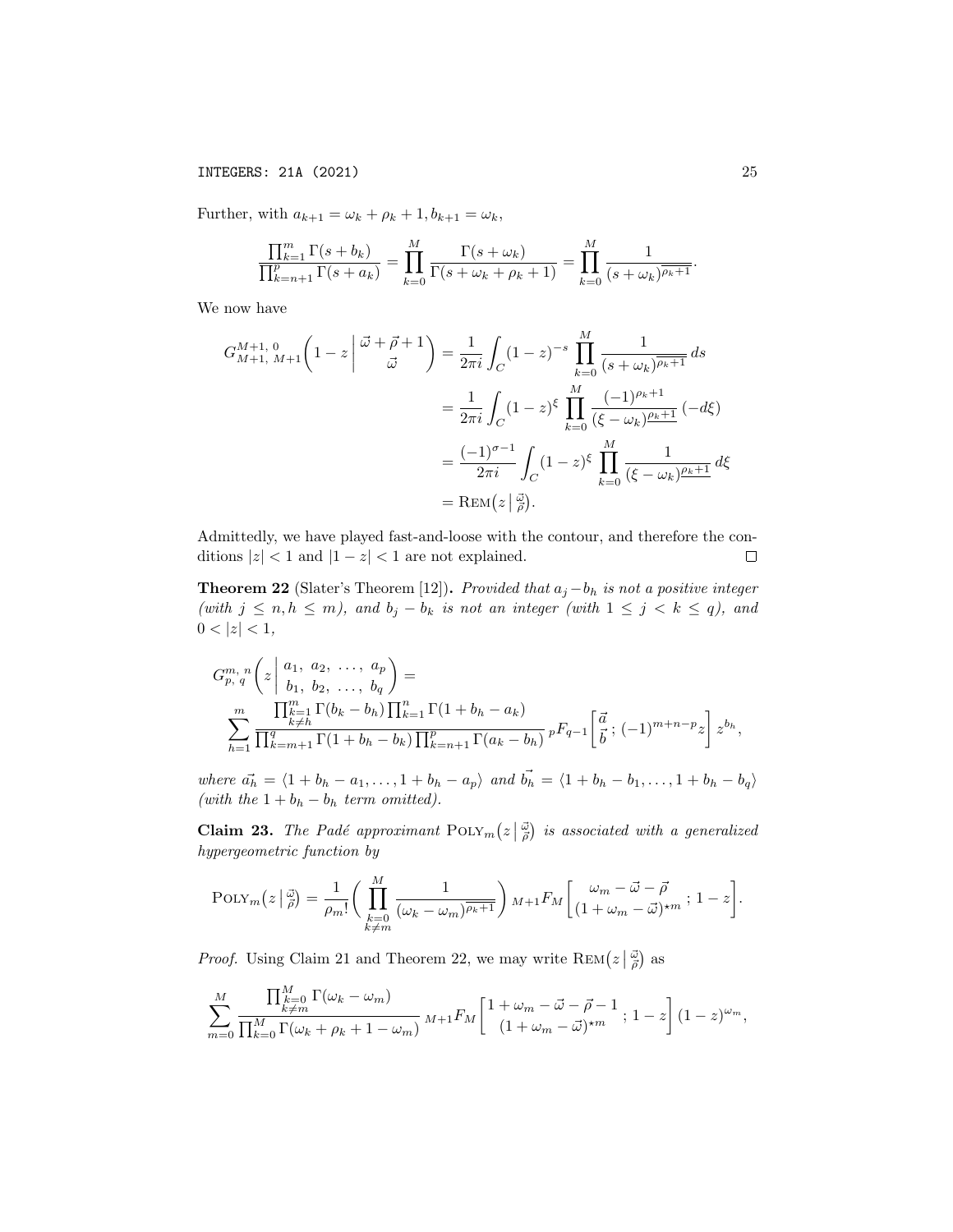which we manipulate into the form

$$
\sum_{m=0}^{M} \frac{1}{\rho_m!} \left( \prod_{\substack{k=0 \\ k \neq m}}^{M} \frac{1}{(\omega_k - \omega_m)^{\overline{\rho_k+1}}} \right) M + 1} F_M \left[ \frac{\omega_m - \vec{\omega} - \vec{\rho}}{(1 + \omega_m - \vec{\omega})^{\star m}} ; 1 - z \right] (1 - z)^{\omega_m}.
$$

One coordinate of  $\omega_m - \vec{\omega} - \vec{\rho}$  is  $-\rho_m$ , a nonpositive integer. Consequently,

$$
\frac{1}{\rho_m!} \bigg( \prod_{\substack{k=0 \ k \neq m}}^M \frac{1}{(\omega_k - \omega_m)^{\overline{\rho_k} + 1}} \bigg) M + 1} F_M \bigg[ \frac{\omega_m - \vec{\omega} - \vec{\rho}}{(1 + \omega_m - \vec{\omega})^{\star m}} ; 1 - z \bigg]
$$

is a polynomial with degree at most  $\rho_m$ . Therefore, it must be  $\text{PoLY}_m(z|\frac{\vec{\omega}}{\rho})$ .  $\Box$ 

## 4.6. Power Series

Claim 24 is Theorem 4(iv).

**Claim 24.** Let  $g_n$  be the coefficients in the power series expansion of  $\text{Rem}(z|\vec{\phi})$ at  $z = 0$ , *i.e.*,  $\text{REM}(z | \frac{\vec{\omega}}{\rho}) = \sum_{\alpha}^{\infty}$  $n=0$  $g_n \frac{z^n}{\cdot}$  $\frac{\infty}{n!}$ . Then for  $n \geq 0$  we have  $g_n = (-1)^n \sum_{n=1}^{M}$  $m=0$ 1  $\rho_m!$  $\sum$  $\rho_m$  $r=0$  $\int \rho_m$ r  $\left( -1\right) ^{r}(\omega_{m}+r)^{n}$  $\frac{\sqrt{M+1}}{\prod_{\substack{k=0 \ k \neq m}}^{M} (\omega_k - \omega_m - r)^{\overline{\rho_k+1}}}.$ 

In particular,  $g_n = 0$  for  $0 \le n \le \sigma - 2$  and  $g_{\sigma-1} = 1$ .

*Proof.* We begin with the contour integral representation of  $\text{REM}(z|\vec{\phi})$  given in Claim 16, replace  $(1-z)^{\xi}$  with its power series, and then integrate term by term, obtaining

$$
\text{REM}(z | \frac{a}{\rho}) = \frac{(-1)^{\sigma - 1}}{2\pi i} \int_{\gamma} (1 - z)^{\xi} \prod_{k=0}^{M} \frac{1}{(\xi - \omega_k)^{\rho_k + 1}} d\xi
$$
  
= 
$$
\frac{(-1)^{\sigma - 1}}{2\pi i} \int_{\gamma} \left( \sum_{n=0}^{\infty} (-1)^n \xi^n \frac{z^n}{n!} \right) \prod_{k=0}^{M} \frac{1}{(\xi - \omega_k)^{\rho_k + 1}} d\xi
$$
  
= 
$$
\sum_{n=0}^{\infty} (-1)^n \left( \frac{1}{2\pi i} \int_{\gamma} \frac{(-1)^{\sigma - 1} \xi^n}{\prod_{k=0}^{M} (\xi - \omega_k)^{\rho_k + 1}} d\xi \right) \frac{z^n}{n!}.
$$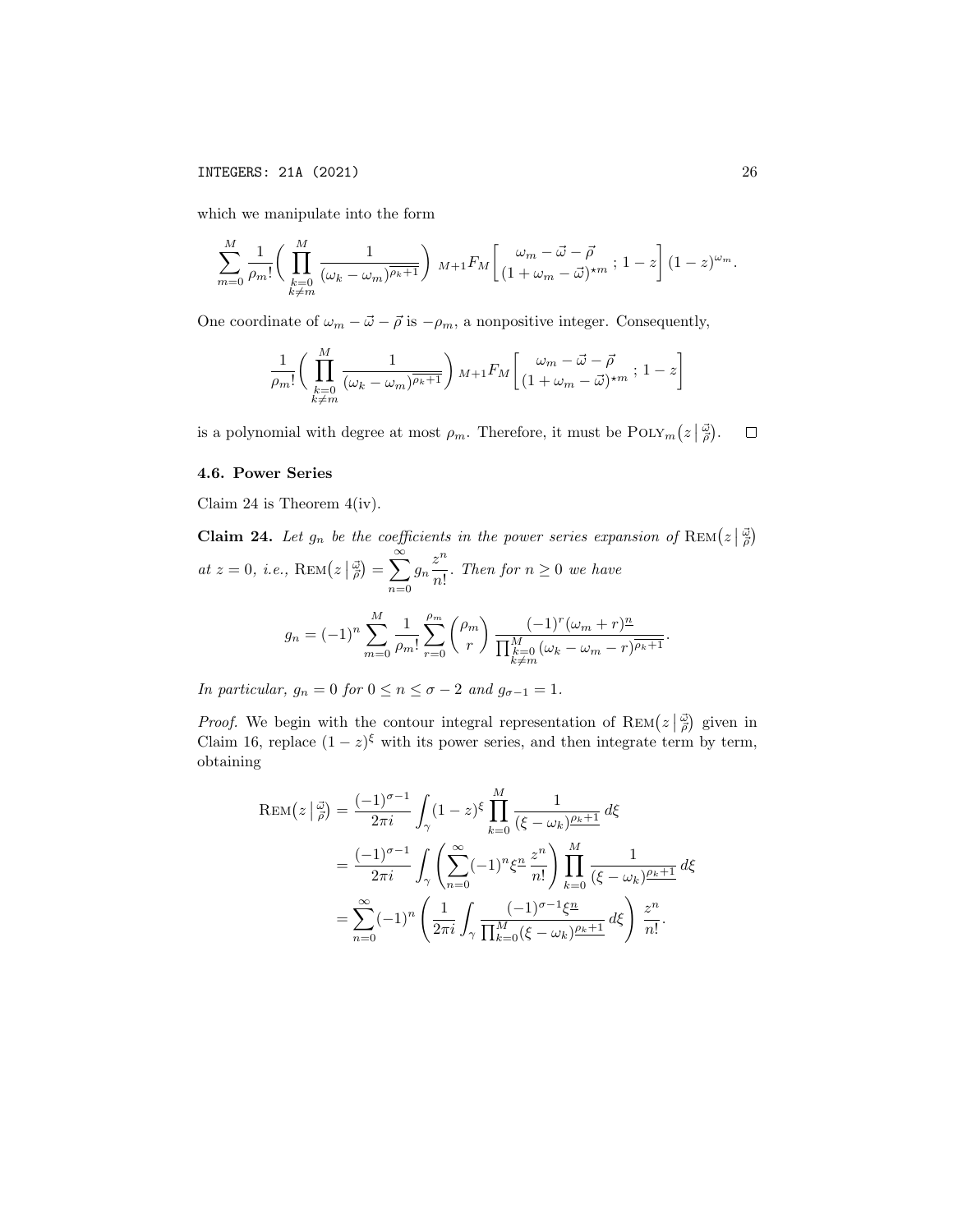Continuing as in the proof of Claims 17 and 18, we see that

$$
g_n = (-1)^n \left( \frac{1}{2\pi i} \int_{\gamma} \frac{(-1)^{\sigma-1} \xi^n}{\prod_{k=0}^M (\xi - \omega_k)^{\rho_k + 1}} d\xi \right)
$$
\n
$$
= (-1)^n \sum_{m=0}^M \sum_{r=0}^{\rho_m} (-1)^{\sigma-1} (\omega_m + r)^n \Phi_{r,m}(\omega_m + r)
$$
\n
$$
= (-1)^n \sum_{m=0}^M \sum_{r=0}^{\rho_m} (-1)^{\sigma-1} (\omega_m + r)^n \frac{(-1)^{r-\rho_m}}{\rho_m!} {r \choose r} \prod_{\substack{k=0 \ k \neq m}}^M \frac{1}{(\omega_m + r - \omega_k)^{\rho_k + 1}}
$$
\n
$$
= (-1)^n \sum_{m=0}^M \sum_{r=0}^{\rho_m} (-1)^{\sigma-1} (\omega_m + r)^n \frac{(-1)^{r-\rho_m}}{\rho_m!} {r \choose r} \prod_{\substack{k=0 \ k \neq m}}^M \frac{(-1)^{\rho_k + 1}}{(\omega_k - \omega_m - r)^{\rho_k + 1}}
$$
\n
$$
= (-1)^n \sum_{m=0}^M \frac{1}{\rho_m!} \sum_{r=0}^{\rho_m} {r \choose r} \frac{(-1)^r (\omega_m + r)^n}{\prod_{\substack{k=0 \ k \neq m}}^M (\omega_k - \omega_m - r)^{\rho_k + 1}}.
$$
\n(6)

That  $g_n = 0$  for  $0 \le n \le \sigma - 2$  and  $g_{\sigma-1} = 1$  follow from the definition of  $\text{REM}(z|\frac{\vec{\omega}}{\rho})$ . Alternatively, the expression on line (6) is shown directly to have these values in the proof of Claim 16, beginning with equation (3).  $\Box$ 

#### 4.7. Perfection

We remind our reader that our vectors are indexed from 0, so that the  $j$ -th coordinate of  $\langle \rho_0, \ldots, \rho_M \rangle$  is  $\rho_i$ . The coordinates of the  $(M + 1) \times (M + 1)$  matrix **H** in the next claim is indexed in the same manner.

Claim 25 is Theorem 6.

**Claim 25.** Fix  $\vec{\rho} \in \mathbb{N}^{M+1}$  and  $\vec{\epsilon}_0, \vec{\epsilon}_1, \ldots, \vec{\epsilon}_M \in \mathbb{Z}^{M+1}$  with each  $\vec{\rho} + \vec{\epsilon}_k$  having nonnegative coordinates, and denote the j-th coordinate of  $\vec{\epsilon}_i$  as  $\vec{\epsilon}_{i,j}$ . Let S be maximum of  $\sum_{i=0}^{M} \vec{\epsilon}_{i,\beta(i)}$  taken over all permutations  $\beta$  of  $0, 1, \ldots, M$ , and let T be the minimum of  $\sum_{j=0}^{M} \vec{\epsilon}_{i,j}$  taken over  $0 \leq i \leq M$ . Suppose the following two conditions are satisfied:

- 1. There is a unique permutation  $\alpha$  of  $0, 1, ..., M$  with  $S = \sum_{i=0}^{M} \vec{\epsilon}_{i,\alpha(i)}$ ;
- 2.  $T + M = S$ .

Then the  $(M + 1) \times (M + 1)$  matrix **H**, whose  $(k, m)$  coordinate is the polynomial  $\text{POLY}_m(z \mid \vec{\rho}^{\vec{\mu}}_{+\vec{\epsilon}_k}),\$  has determinant

$$
C z^{\sigma(\vec{\rho})+T-1},
$$

where  $C$  is nonzero and does not depend on  $z$ .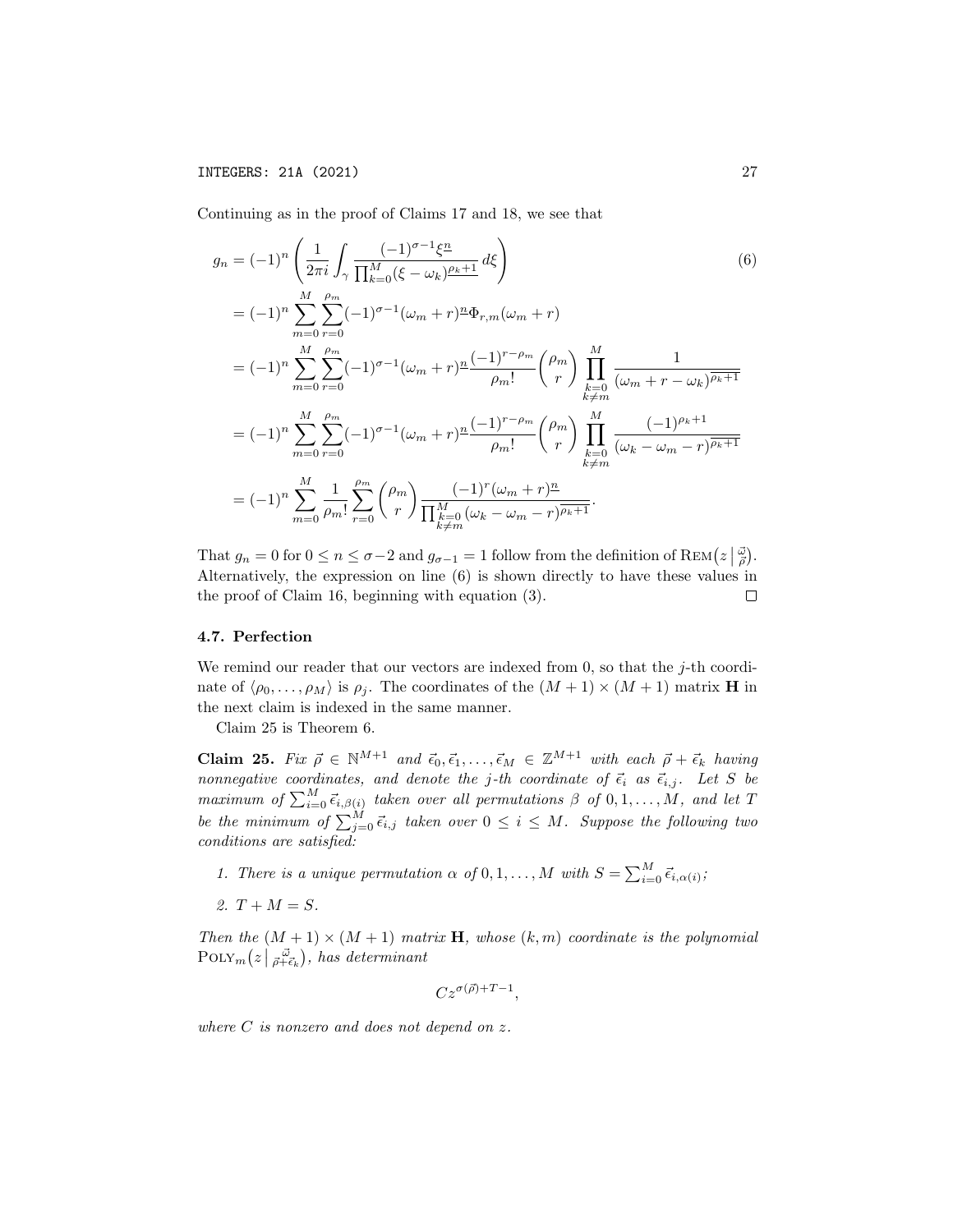*Proof.* The determinant of  $H$ , by the familiar permutation expansion, is

$$
\det(\mathbf{H}) = \sum_{\beta \in \Sigma_{[0,M]}} (-1)^{\operatorname{sgn}(\beta)} \prod_{k=0}^{M} \operatorname{POLY}_{\beta(k)}(z \mid \vec{B}^{\vec{\omega}}_{+\vec{\epsilon}_k}),
$$

which is clearly a polynomial. Notice that

$$
\deg \left( \prod_{k=0}^{M} \text{POLY}_{\beta(k)}(z \mid \vec{\rho} \cdot \vec{\epsilon}_{k}) \right) = \sum_{k=0}^{M} \deg \left( \text{POLY}_{\beta(k)}(z \mid \vec{\rho} \cdot \vec{\epsilon}_{k}) \right)
$$
  

$$
= \sum_{k=0}^{M} (\rho_{\beta(k)} + \vec{\epsilon}_{k,\beta(k)}) \le \sigma(\vec{\rho}) - (M+1) + S,
$$

with equality achieved for (and only for)  $\beta = \alpha$ . Consequently,

$$
deg(det(\mathbf{H})) = \sigma(\vec{\rho}) - M - 1 + S = \sigma(\vec{\rho}) + T - 1,
$$

and in particular  $det(\mathbf{H})$  is not identically 0.

Let  $\vec{v}$  be the column vector  $\langle (1-z)^{\omega_0}, (1-z)^{\omega_1}, \ldots, (1-z)^{\omega_M} \rangle^T$ . By definition  $\mathbf{H}\vec{v}$  is a column of  $M+1$  functions of z: in row k it is  $\text{REM}(z\mid \vec{\rho}^{\vec{\omega}}_{+\vec{\epsilon}_k})$ , which has a zero of order  $\sigma(\vec{\rho} + \vec{\epsilon}_k) - 1 = \sigma(\vec{\rho}) + \left(\sum_{j=0}^M \vec{\epsilon}_{k,j}\right) - 1 \ge \sigma(\vec{\rho}) + T - 1$ . Now multiply  $H\vec{v}$  by the adjoint of H, which is also a matrix of polynomials. We have

$$
\det(\mathbf{H})\vec{v} = \text{adj}(\mathbf{H})\mathbf{H}\vec{v}
$$

$$
= \text{adj}(\mathbf{H}) \begin{pmatrix} \text{REM}(z \mid \vec{\rho} \cdot \vec{e_0}) \\ \text{REM}(z \mid \vec{\rho} \cdot \vec{e_1}) \\ \vdots \\ \text{REM}(z \mid \vec{\rho} \cdot \vec{e_M}) \end{pmatrix}
$$

$$
= \text{adj}(\mathbf{H}) \begin{pmatrix} z^{\sigma(\vec{\rho})+T-1} \sum_{n=0}^{\infty} \vec{v}_n z^n \\ z^{\sigma(\vec{\rho})+T-1} \sum_{n=0}^{\infty} (\text{adj}(\mathbf{H})\vec{v}_n) z^n \end{pmatrix}
$$

 $\setminus$ 

for some column vectors  $\vec{v}_0 \neq \vec{0}, \vec{v}_1, \ldots$  That  $\vec{v}_0 \neq \vec{0}$  follows from the definition of T. Each coordinate of det(H) $\vec{v}$  has the form det(H)(1-z)<sup>ω</sup>, and so has a zero at  $z = 0$ of order at most deg(det(H)) =  $\sigma(\vec{\rho}) - M - 1 + S$ . By the above displayed equations, each coordinate of det(H) $\vec{v}$  has a zero at  $z = 0$  of order at least  $\sigma(\vec{\rho}) + T - 1$  with equality for some coordinate. But  $T + M = S$ , by hypothesis, so that  $det(\mathbf{H})$  is a polynomial whose degree coincides with the order of its zero at  $z = 0$ . Therefore

$$
\det(\mathbf{H}) = Cz^{\sigma(\vec{\rho})+T-1} = Cz^{\sigma(\vec{\rho})+S-M-1},
$$

as claimed. The constant  $C$  is nonzero as  $\det(\mathbf{H})$  is not identically 0.